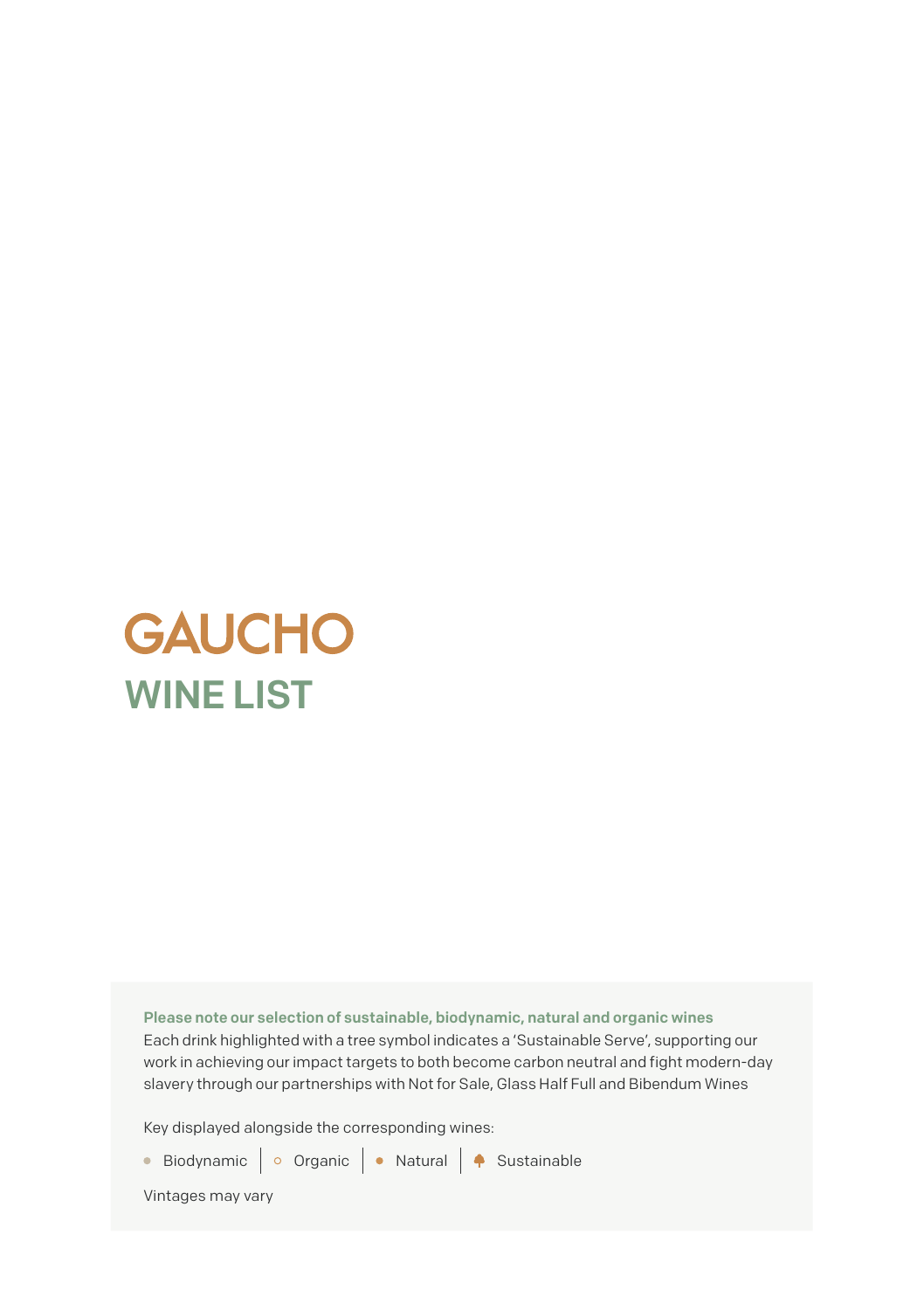# **THE TERRUNO**<br><sup>(TERROIR)</sup>

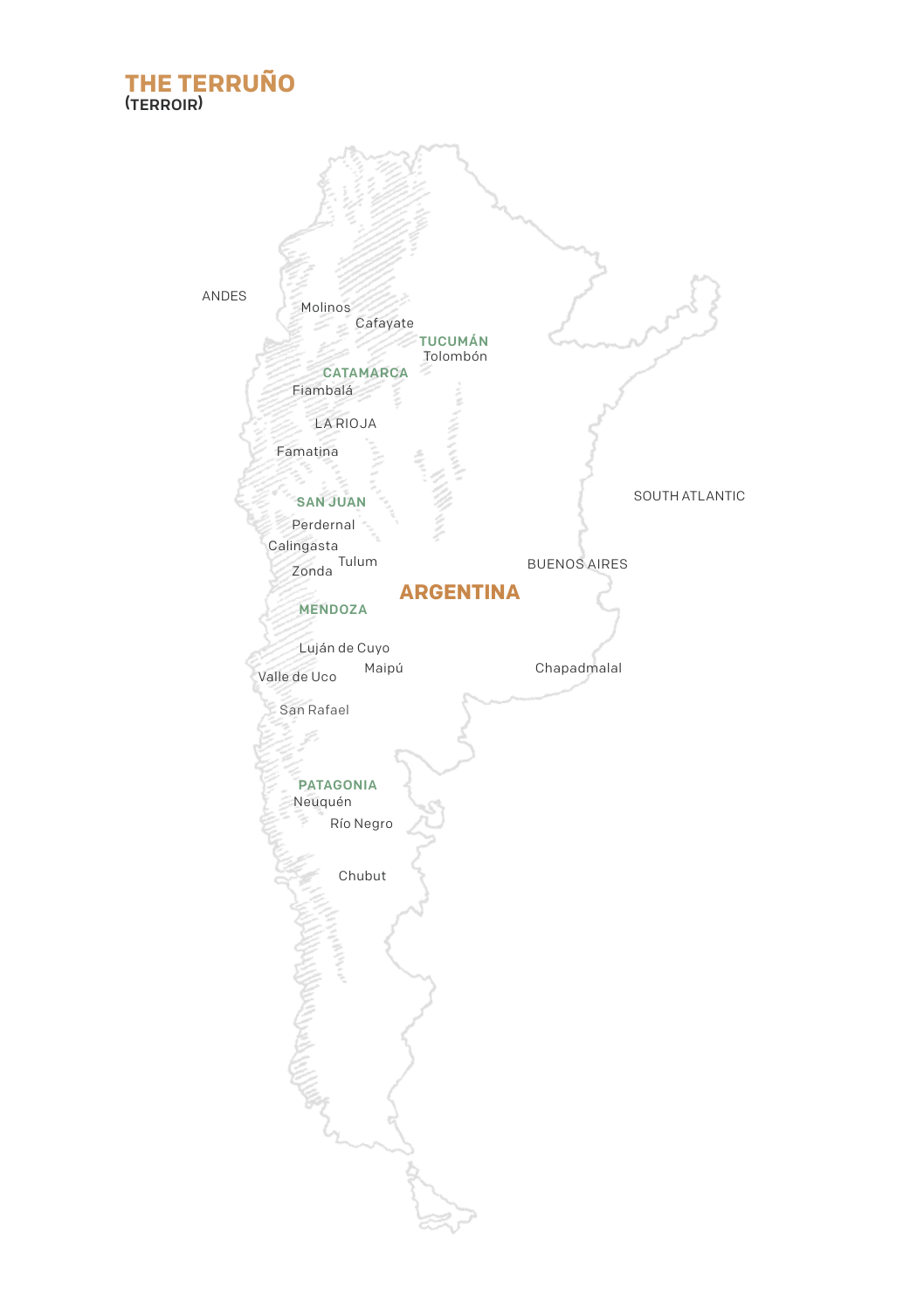### **CONTENTS**

| <b>CHAMPAGNE AND SPARKLING WINES</b> |                |  |
|--------------------------------------|----------------|--|
| <b>WHITE</b>                         |                |  |
| ARGENTINE                            | 3              |  |
| WORLD                                | 4              |  |
| <b>ROSÉ</b>                          | 6              |  |
| <b>RED</b>                           |                |  |
| ARGENTINE                            | $\overline{7}$ |  |
| MALBEC                               | 9              |  |
| <b>BLENDS</b>                        | 11             |  |
| WORLD                                | 12             |  |
| <b>FINE WINES</b>                    | 14             |  |
| <b>DESSERT</b>                       | 15             |  |
| <b>LARGE FORMAT</b>                  | 16             |  |
| <b>BY THE GLASS</b>                  | 17             |  |
| <b>WHITE</b>                         |                |  |
| ROSÉ                                 |                |  |
| <b>RED</b>                           |                |  |
| CORAVIN                              |                |  |
| <b>DESSERT</b>                       |                |  |
|                                      |                |  |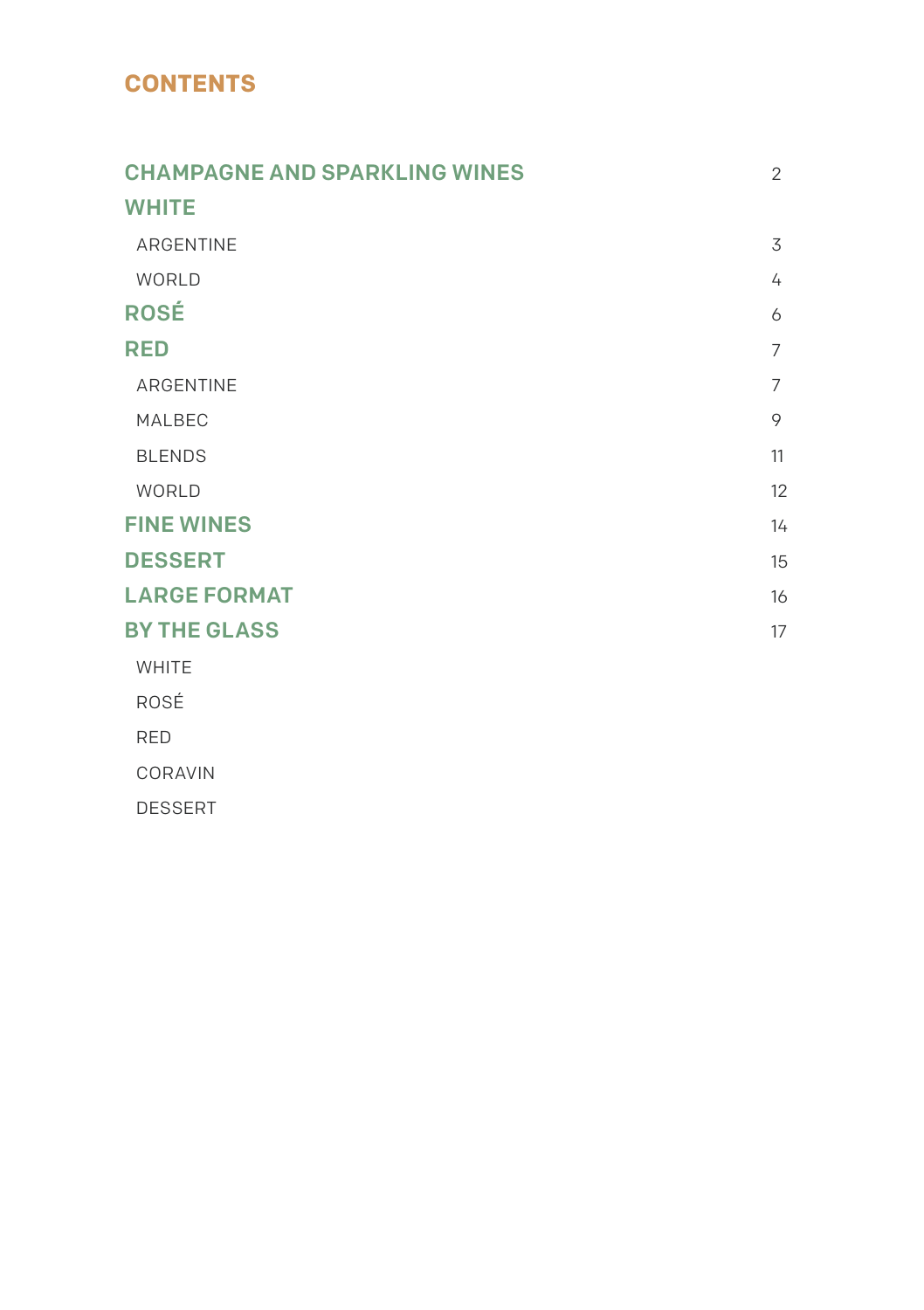### **CHAMPAGNE AND SPARKLING WINE**

#### POMMERY

Established in 1836, the house of Pommery is one of the most prestigious names in Champagne a name that is synonymous with contemporary style, elegance and finesse. In 1874, they created the first commercially successful 'Brut' (dry) style at a time when Champagne was excessively sweetened with sugar. The Pommery Brut Royal NV is the signature style of the house

|                                                | Glass<br>125ml | <b>Bottle</b><br>750ml |
|------------------------------------------------|----------------|------------------------|
| <b>CHAMPAGNE</b>                               |                |                        |
| POMMERY BRUT ROYAL, NV                         | £14.00         | £85.00                 |
| POMMERY BLANC DE BLANCS, NV                    | £20.00         | £118.00                |
| POMMERY GRAND CRU ROYAL, 2006                  |                | £135.00                |
| <b>VEUVE CLICQUOT EXTRA BRUT, Extra Old NV</b> | £25.00         | £145.00                |
| <b>CUVÉE LOUISE, 2004</b>                      |                | £215.00                |
| <b>ROSÉ CHAMPAGNE</b>                          |                |                        |
| POMMERY BRUT ROSÉ, NV                          | £15.50         | £92.50                 |
| LAURENT PERRIER CUVÉE BRUT ROSÉ, NV            | £24.00         | £135.00                |
| <b>KRUG ROSÉ, NV</b>                           |                | £325.00                |
| <b>CHAMPAGNE MAGNUMS 1.5LTR</b>                |                |                        |
| POMMERY BRUT ROYAL, NV                         |                | £165.00                |
| POMMERY APANAGE ROSÉ, NV                       |                | £180.00                |
| <b>ARGENTINE SPARKLING WINE</b>                |                |                        |
| <b>DOMAINE CHANDON BRUT, NV</b><br>Mendoza     | £10.00         | £56.00                 |
| DOMAINE CHANDON ROSÉ, NV<br>Mendoza            |                | £66.00                 |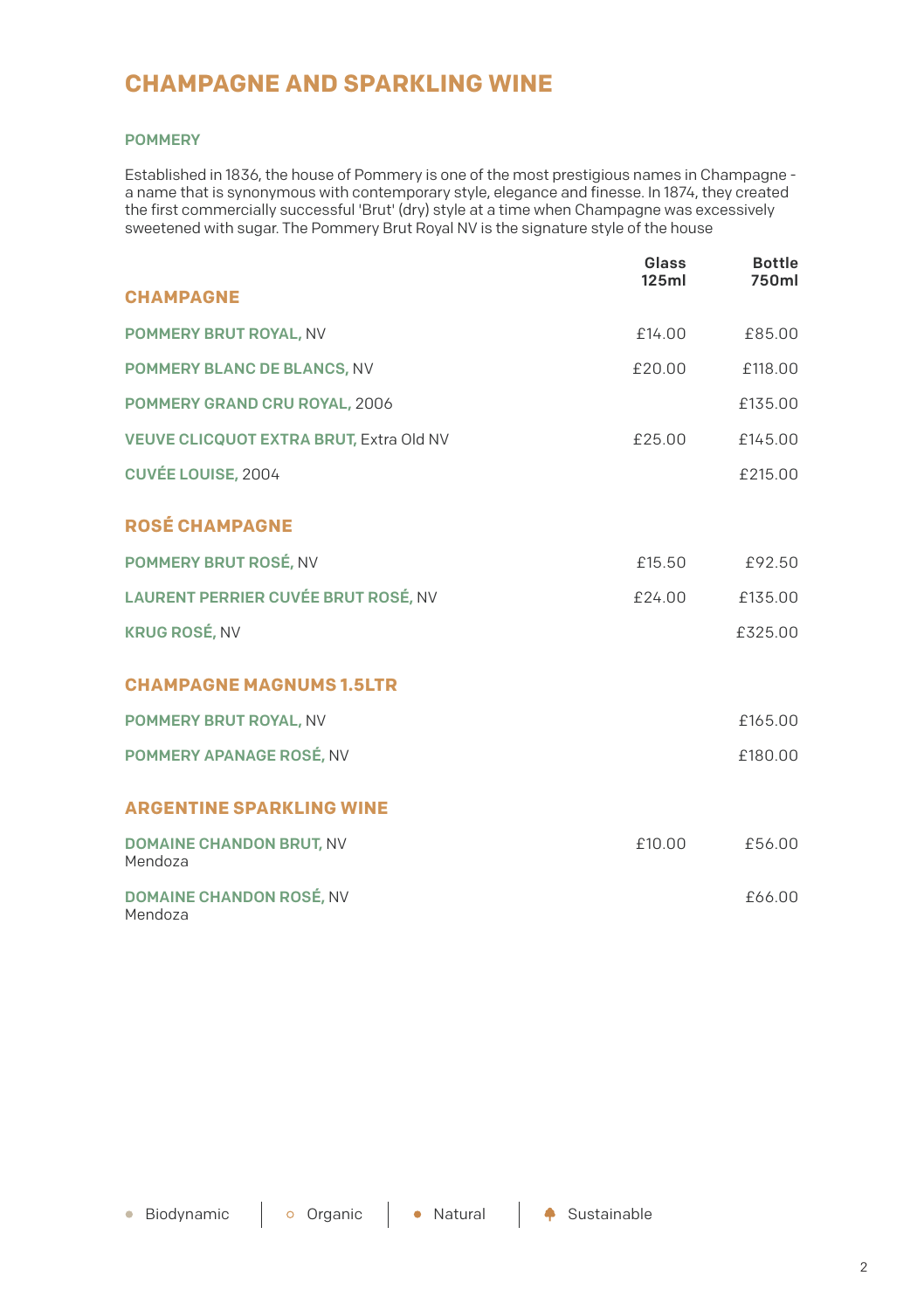## **ARGENTINE WHITE**

| <b>TORRONTÉS</b>                                                                          | <b>Bottle</b><br>750ml |
|-------------------------------------------------------------------------------------------|------------------------|
| PASARISA, Torrontés 2018<br>Altaland, I.P, Salta                                          | £45.00                 |
| <b>TERRAZAS DE LOS ANDES, Torrontés 2018</b><br>Cafayate, Salta                           | £64.00                 |
| SUSANA BALBO BARREL FERMENTED 'SIGNATURE', 2018<br>Paraje Altamira, Uco Valley, Mendoza   | £67.00                 |
| <b>CHARDONNAY</b>                                                                         |                        |
| ARTE DE ARGENTO, Chardonnay 2019<br>Bodega Argento, Mendoza                               | £35.00                 |
| SALENTEIN 'BARREL SELECTION', Chardonnay 2019<br>Tunuyán, Uco Valley, Mendoza             | £56.50                 |
| <b>TERRAZAS DE LOS ANDES, Chardonnay 2018</b><br>Gualtallary, Uco Valley, Mendoza         | £63.00                 |
| CATENA ALTA, Chardonnay 2018<br>Bodega Catena Zapata, Gualtallary, Uco Valley, Mendoza    | £75.00                 |
| SALENTEIN SINGLE VINEYARD 'LAS SEQUOAIS', Chardonnay 2016<br>Tunuyán, Uco Valley, Mendoza | £87.50                 |
| CHACRA, Chardonnay 2018<br>Bodega Chacra & Jean-Marc Roulot, Rio Negro, Patagonia         | £155.00                |
| <b>SAUVIGNON BLANC</b>                                                                    |                        |
| ARTE DE ARGENTO, Sauvignon Blanc 2019<br>Bodega Argento, Agrelo/Tunuyán, Mendoza          | £35.00                 |
| WHAT ABOUT ME?, Sauvignon Blanc 2019<br>Bodega Alpasión, Tunuyán, Uco Valley, Mendoza     | £47.50                 |
| <b>WHITE MALBEC</b>                                                                       |                        |

| OSADO 'WHITE MALBEC', Malbec 2019<br>La Consulta, Uco Valley, Mendoza                                                                                                                                                                                                                | £42.50 |
|--------------------------------------------------------------------------------------------------------------------------------------------------------------------------------------------------------------------------------------------------------------------------------------|--------|
| Convention challenging and highly interesting. To make this white wine from Malbec<br>grapes everything is carried out extremely gently, so as not to extract colour and<br>tannins from the dark red skins. The result is a refreshing white wine, with added<br>richness and depth |        |

#### **BLENDS**

| • 45 RUGIENTES, Chardonnay/Pinot Gris/Gewurztraminer 2017 | £67.00 |
|-----------------------------------------------------------|--------|
| Bodega Otronia, Patagonia                                 |        |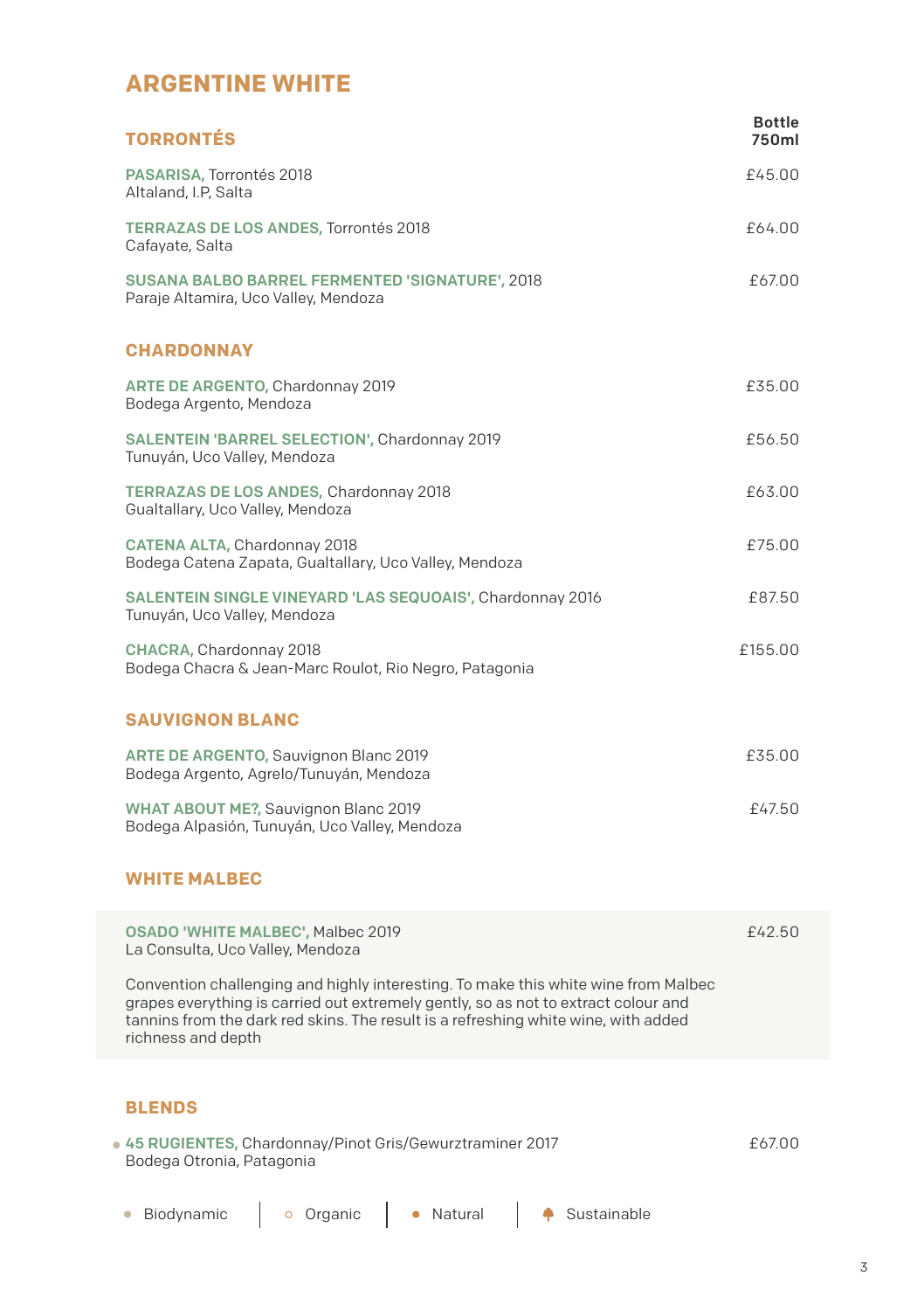### **WORLD WHITE**

#### **FRANCE**

| LE FINAGE CHABLIS, Chardonnay 2018<br>La Chablisienne, Burgundy                                   | £62.50  |
|---------------------------------------------------------------------------------------------------|---------|
| · SANCERRE CLOS PARADIS DOMAINE FOUASSIER, Sauvignon Blanc 2018<br>Domaine Foussier, Loire Valley | £73.50  |
| CHABLIS 1ER CRU, Chardonnay 2018<br>Domaine Gilbert Pig et Fils, Vosgros, Burgundy                | £90.00  |
| MEURSAULT CUVÉE CHARLES MAXIME, Chardonnay 2018<br>Domaine Latour-Giraud, Burgundy                | £107.50 |
| <b>SPAIN</b>                                                                                      |         |
| . PLOTS BLANCO ALAVESA, Viura/Garnacha Blanca 2019<br>Bodega Bhilar, Rioja                        | £55.00  |
| <b>ITALY</b>                                                                                      |         |
| LE COSTE TREBBIANO DI ROMAGNA, Trebbiano 2018<br>Poderi dal Nespoll, Emilia Romagna               | £30.00  |
| . GRILLO, NATURALMENTE BIO, Grillo 2020<br>Sicily                                                 | £46.00  |
| . VOLO GAVI DI GAVI, Cortese 2018<br>Morgassi Superiore, Piedmont                                 | £65.00  |
| <b>OTHER EUROPE</b>                                                                               |         |
| <b>QUINTA DE LA ROSA, Branco 2019</b><br>Douro, Portugal                                          | f4600   |
| <b>SOUTH AFRICA</b>                                                                               |         |
| JOURNEY'S END, Chardonnay 2019<br>Stellenbosch                                                    | £61.00  |
| <b>CREATION, Viognier 2020</b><br>Walker Bay                                                      | £65.00  |
| KLEINE ZALZE FAMILY RESERVE, Chenin Blanc 2017<br>Stellenbosch                                    | £67.50  |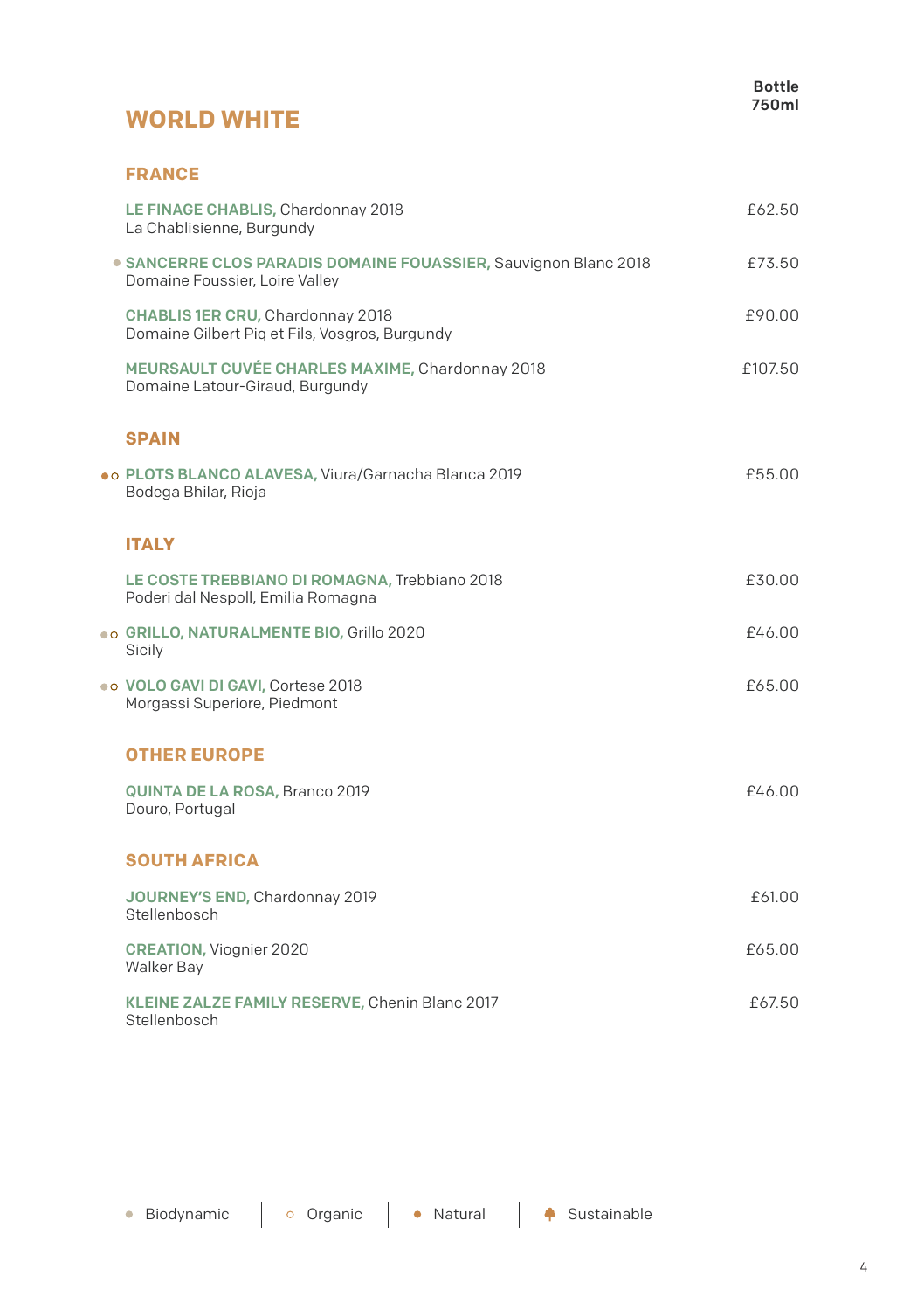|                                                                    | <b>Bottle</b><br>750ml |
|--------------------------------------------------------------------|------------------------|
| <b>NEW ZEALAND</b>                                                 |                        |
| SPY VALLEY ENVOY, Sauvignon Blanc 2015<br>Marlborough              | £62.00                 |
| <b>CRAGGY RANGE TE MUNA, Sauvignon Blanc 2020</b><br>Martinborough | £67.50                 |
| CLOUDY BAY, Sauvignon Blanc 2020<br>Marlborough                    | £80.00                 |
| PROPHET'S ROCK DRY, Riesling 2018<br>Central Otago                 | £85.00                 |
| <b>AUSTRALIA</b>                                                   |                        |
| ST. HALLET, Riesling 2017<br>Eden Valley, Australia                | £57.00                 |
| STONIER, Chardonnay 2017<br>Mornington Peninsula                   | £63.00                 |
| XANADU ESTATE, Chardonnay 2019<br>Margaret River                   | £68.00                 |
| <b>USA</b>                                                         |                        |
| KUNG FU GIRL, Riesling 2020<br>Charles Smith, Washington State     | £57.50                 |
| ROBERT MONDAVI WINERY, Chardonnay 2018<br>Robert Mondavi, Napa     | £127.50                |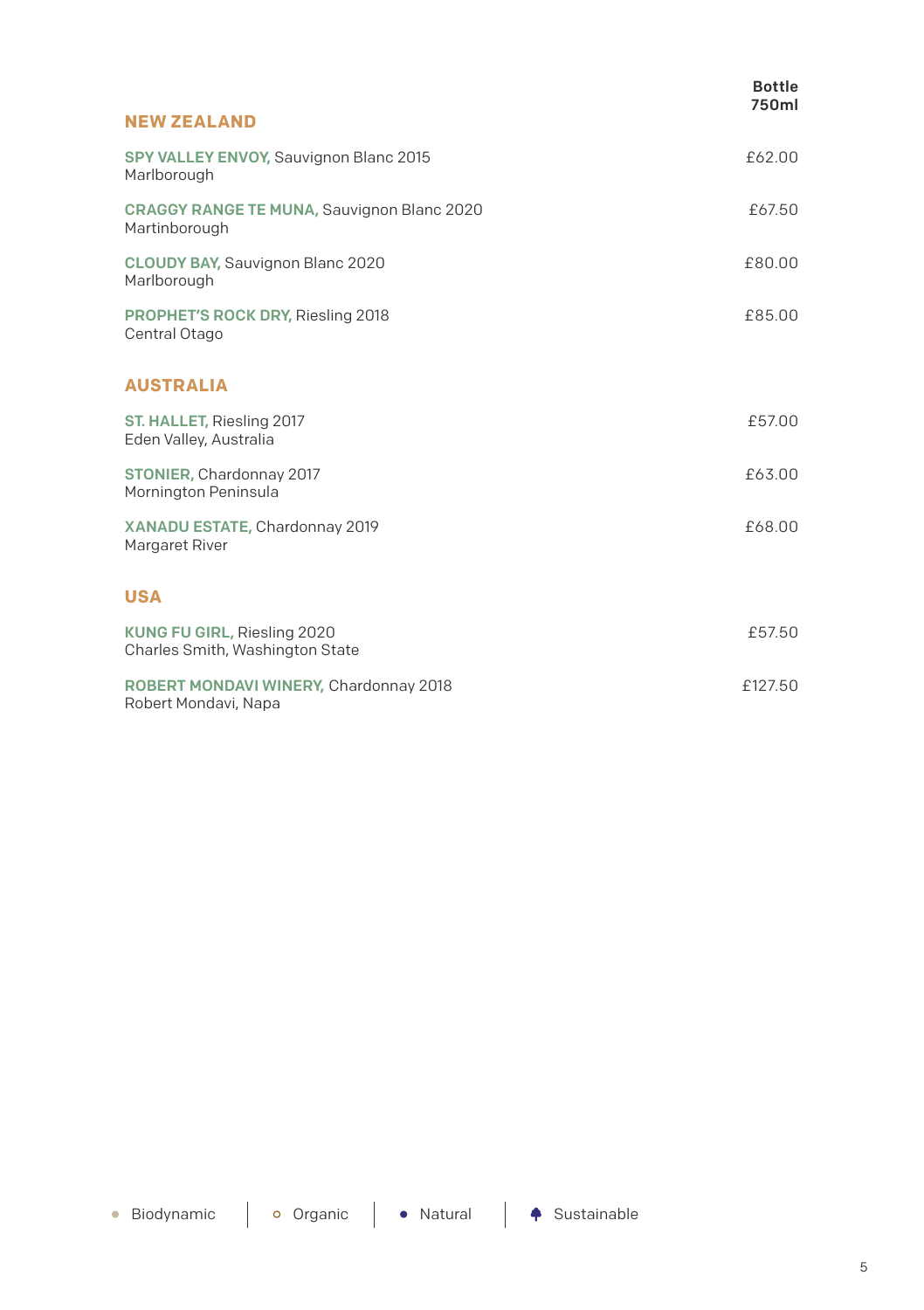# **ROSÉ**

|                                                                                             | <b>Bottle</b><br>750ml |
|---------------------------------------------------------------------------------------------|------------------------|
| <b>ARGENTINE</b>                                                                            |                        |
| ARTE DE ARGENTO, Syrah/Malbec 2020<br>Bodega Argento, Agrelo/Maipú, Mendoza                 | £35.00                 |
| <b>WORLD</b>                                                                                |                        |
| LES GRAVIÈRES, Grenache/Syrah 2018<br>Château la Gordonne, Côtes de Provence                | £50.00                 |
| VÉRITÉ DU TERROIR, Grenache/Cinsault/Syrah 2019 ا<br>Château la Gordonne. Côtes de Provence | £56.00                 |
| MIRABEAU AZURE, Syrah/Grenache/Cinsault 2020<br>Côtes de Provence                           | £62.50                 |
| ULTIMATE PROVENCE, Grenache/Syrah 2020<br>Côtes de Provence                                 | £68.00                 |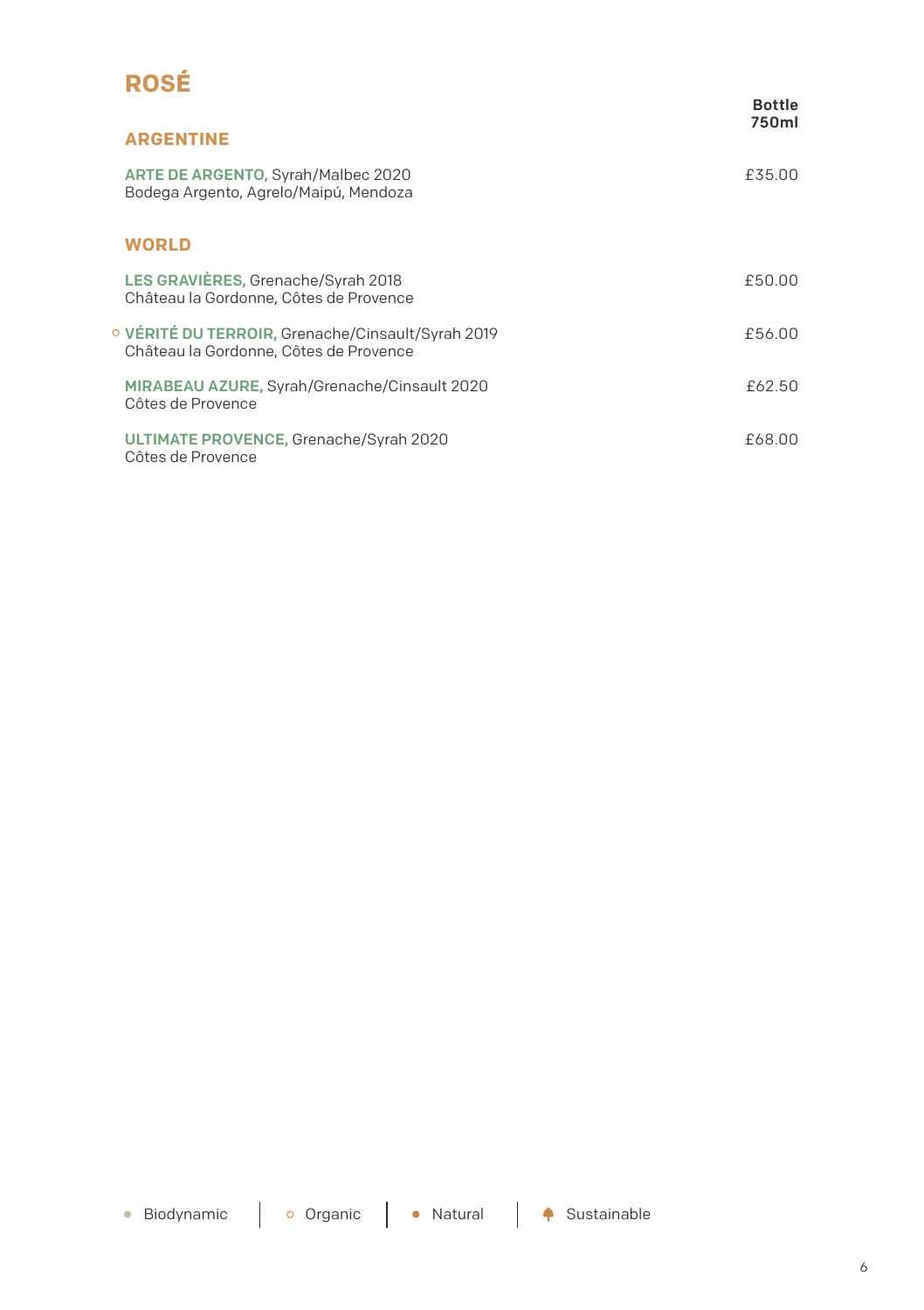#### **ARGENTINE RED**

| <b>BONARDA</b>                                                                                                                                                                                                                                                                                                                                      | <b>Bottle</b><br>750ml |
|-----------------------------------------------------------------------------------------------------------------------------------------------------------------------------------------------------------------------------------------------------------------------------------------------------------------------------------------------------|------------------------|
| NICOLAS CATENA 'PARCELA', Bonarda 2016<br>El Mirador. East Mendoza                                                                                                                                                                                                                                                                                  | £110.00                |
| <b>CABERNET SAUVIGNON</b>                                                                                                                                                                                                                                                                                                                           |                        |
| DV CATENA 'HISTÓRICO', Cabernet Sauvignon 2018<br>Bodega Catena Zapata, Luján de Cuyo, Uco Valley, Mendoza                                                                                                                                                                                                                                          | £60.00                 |
| <b>TERRAZAS DE LOS ANDES, Cabernet Sauvignon 2017</b><br>Mendoza                                                                                                                                                                                                                                                                                    | £67.50                 |
| • ERNESTO CATENA 'SIESTA', Cabernet Sauvignon 2017<br>Vista Flores, Uco Valley, Mendoza                                                                                                                                                                                                                                                             | £76.00                 |
| Cabernet Sauvignon is often the favourite grape of Argentine winemakers and for good reason<br>- the expression achieved in Mendoza is both unique and delicious. As with all of Ernesto<br>Catena's wines, this is biodynamically produced and a true reflection of it's origins. A beautiful<br>smooth wine, silky, with sweet ripe fruity aromas |                        |
| <b>CABERNET FRANC</b>                                                                                                                                                                                                                                                                                                                               |                        |
| ALPASIÓN GRAND CABERNET FRANC, Cabernet Franc 2016<br>Los Chacayés, Uco Valley, Mendoza                                                                                                                                                                                                                                                             | £78.50                 |
| · ERNESTO CATENA 'SIESTA', Cabernet Franc 2016<br>Vista Flores, Uco Valley, Mendoza                                                                                                                                                                                                                                                                 | £80.00                 |
| NUMINA, Cabernet Franc 2016<br>Bodegas Salentein, San Carlos, Uco Valley, Mendoza                                                                                                                                                                                                                                                                   | £89.00                 |
| <b>SYRAH</b>                                                                                                                                                                                                                                                                                                                                        |                        |
| TOMERO 'RESERVE', Syrah 2018<br>Bodega Vistalba, Luján de Cuyo, Mendoza                                                                                                                                                                                                                                                                             | £68.00                 |
| <b>CORDISCO</b>                                                                                                                                                                                                                                                                                                                                     |                        |
| o PROYECTO 'LAS COMPUERTAS', Cordisco 2019<br>Bodega Durigutti, Las Compuertas, Luján de Cuyo, Mendoza                                                                                                                                                                                                                                              | £65.00                 |
| A grape of Italian origin, known locally as 'Montepulciano'. Fresh and light with a soft red<br>colour and an abundance of both floral and fruity characteristics. A deliciously different wine<br>and a great example of what modern Argentine winemaking has to offer. Only 3221 bottles<br>produced                                              |                        |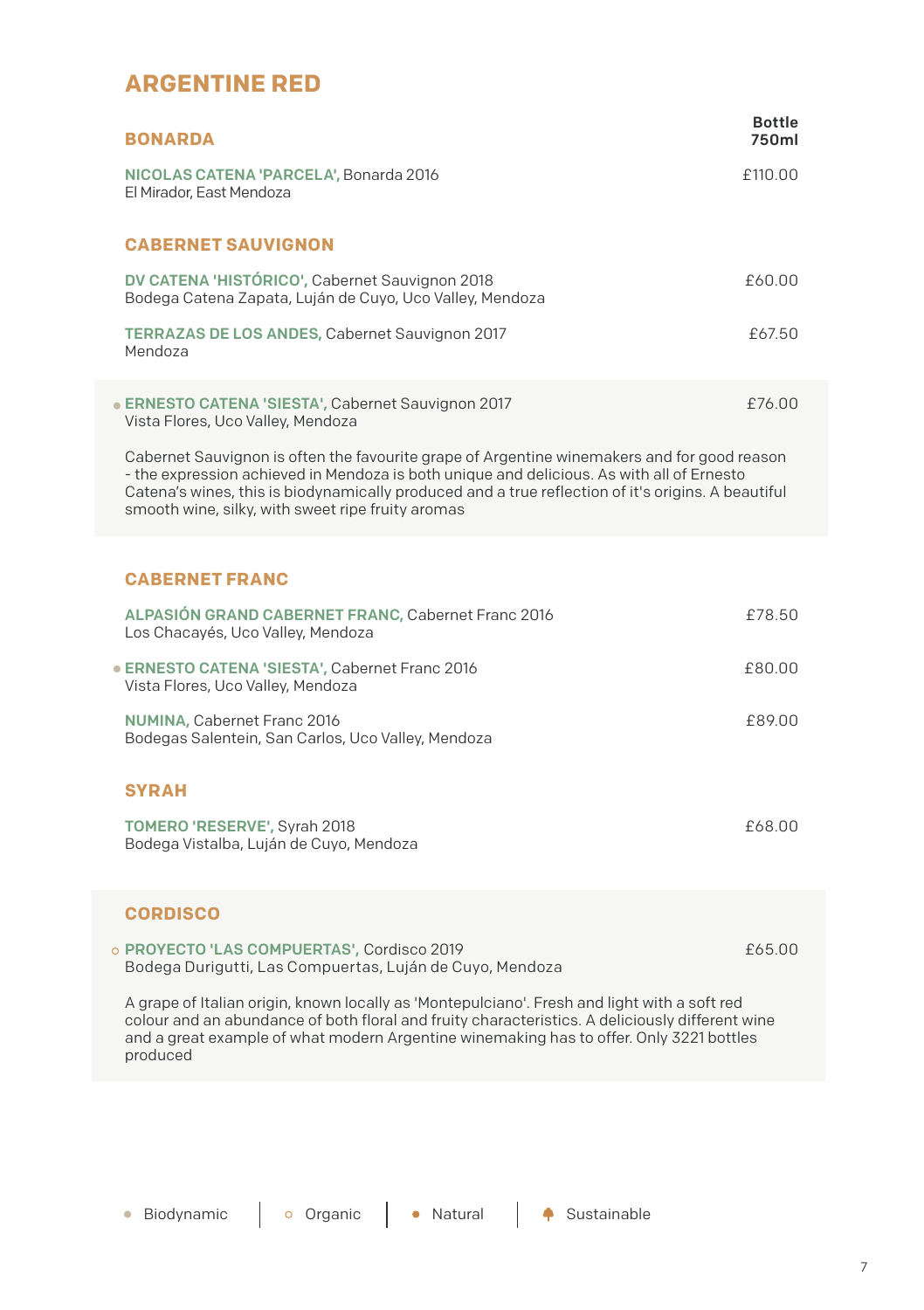#### **TEMPRANILLO**

| ZUCCARDI 'Q', Tempranillo 2017<br>Santa Rosa, Mendoza                                                                                                                                                              | £66.00 |
|--------------------------------------------------------------------------------------------------------------------------------------------------------------------------------------------------------------------|--------|
| <b>PETIT VERDOT</b>                                                                                                                                                                                                |        |
| TOMERO 'RESERVE', Petit Verdot 2017<br>Bodega Vistalba, Los Árboles, Uco Valley, Mendoza                                                                                                                           | £68.00 |
| <b>PINOT NOIR</b>                                                                                                                                                                                                  |        |
| PASARISA, Pinot Noir 2017<br>Patagonia                                                                                                                                                                             | £45.00 |
| SINGLE VINEYARD 'LOS JABALIES', Pinot Noir 2015<br>Bodega Salentein, Tunuyán, Uco Valley, Mendoza                                                                                                                  | £85.00 |
| <b>CRIOLLA CHICA</b>                                                                                                                                                                                               |        |
| PROYECTO 'LAS COMPUERTAS', Criolla Chica 2019<br>Bodega Durigutti, Las Compuertas, Luján de Cuyo, Mendoza                                                                                                          | £63.00 |
| LA MARCHIGIANA, Criolla Chica 2018<br>Bodega Catena Zapata, Rivadavia, East Mendoza                                                                                                                                | £69.00 |
| 'Criolla' varieties represent the foundations of grape growing in South America and are an<br>a contribuiron de Andreu eta artea de artea diturcita de la fantaleza il les nivestas de decedera de la fantaleza de |        |

essential part of Argentine winemaking heritage. Intrigued by their uniqueness and historical relevance, young Argentine winemakers are now rediscovering these varieties and a Criolla revival is well and truly underway. Most wines are produced specifically from the Criolla Chica sub-variety and the result is wines that are light in style, are refreshing and abundantly fruity as true an expression of traditional Argentine wine as we can find today and, in many ways, a complementary antidote to Malbec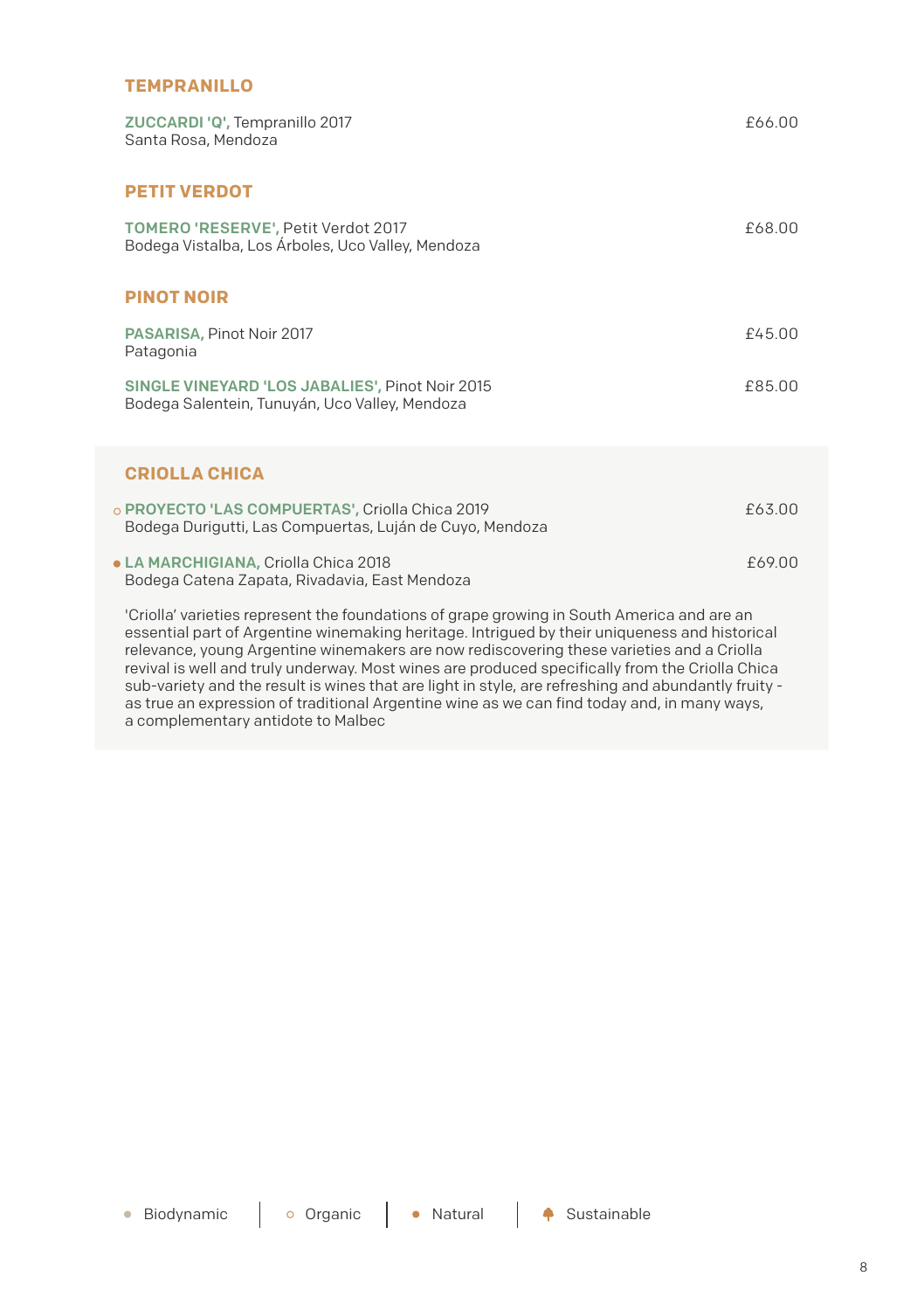### **MALBEC**

| <b>MENDOZA LUJAN DE CUYO &amp; MAIPU</b>                                                                                                                     | <b>Bottle</b><br>750ml |  |
|--------------------------------------------------------------------------------------------------------------------------------------------------------------|------------------------|--|
| ARTE DE ARGENTO, Malbec 2018<br>Bodega Argento, Mendoza                                                                                                      | £33.50                 |  |
| <b>CATENA APPELLATION AGRELO, Malbec 2018</b><br>Bodega Catena Zapata, Agrelo                                                                                | £60.00                 |  |
| o VIÑA PATRICIA, Malbec 2015<br>Lunlunta                                                                                                                     | £72.50                 |  |
| • LA MARCHIGIANA, Malbec 2019<br>Bodega Catena Zapata, Lunlunta                                                                                              | £72.50                 |  |
| Produced in extremely limited numbers, this hard-to-find wine embraces natural and<br>sulfite-free winemaking. A pure and unadulterated expression of Malbec |                        |  |
| PROYECTO LAS COMPUERTAS 1914, Malbec 2017<br>Bodega Durigutti, Las Compuertas                                                                                | £97.50                 |  |
| <b>CATENA ALTA, Malbec 2018</b><br>Bodega Catena Zapata, Luján de Cuyo/Uco Valley                                                                            | £112.50                |  |
| <b>TERRAZAS GRAN, Malbec 2017</b><br>Bodega Terrazas de los Andes, Las Compuertas, Mendoza                                                                   | £140.00                |  |
| <b>MENDOZA UCO VALLEY</b>                                                                                                                                    |                        |  |
| OSADO, Malbec 2018<br>La Consulta, San Carlos                                                                                                                | £39.50                 |  |
| WHAT ABOUT ME?, Malbec 2020<br>Bodega Alpasión, Los Chacayés, Tunuyán                                                                                        | £44.00                 |  |
| TOMERO, Malbec 2018<br>Bodega Vistalba, Los Árboles, Tunuyán                                                                                                 | £52.50                 |  |
| ATAMISQUE 'SERBAL', Malbec 2020<br>San José, Tupungato                                                                                                       | £55.00                 |  |
| <b>SALENTEIN 'BARREL SELECTION', Malbec 2018</b><br>La Consulta, San Carlos                                                                                  | £61.00                 |  |
| CATENA APPELLATION LA CONSULTA, Malbec 2018<br>Bodega Catena Zapata, La Consulta, San Carlos                                                                 | £62.50                 |  |
| <b>TERRAZAS DE LOS ANDES, Malbec 2016</b><br>Paraje Altamira, San Carlos                                                                                     | £69.00                 |  |
| ALPASIÓN GRAND MALBEC, Malbec 2018<br>Los Chacayés, Tunuyán                                                                                                  | £78.00                 |  |
| FINCA SOPHENIA 'SYNTHESIS', Malbec 2007<br>Tupungato, Mendoza                                                                                                | £99.00                 |  |
|                                                                                                                                                              |                        |  |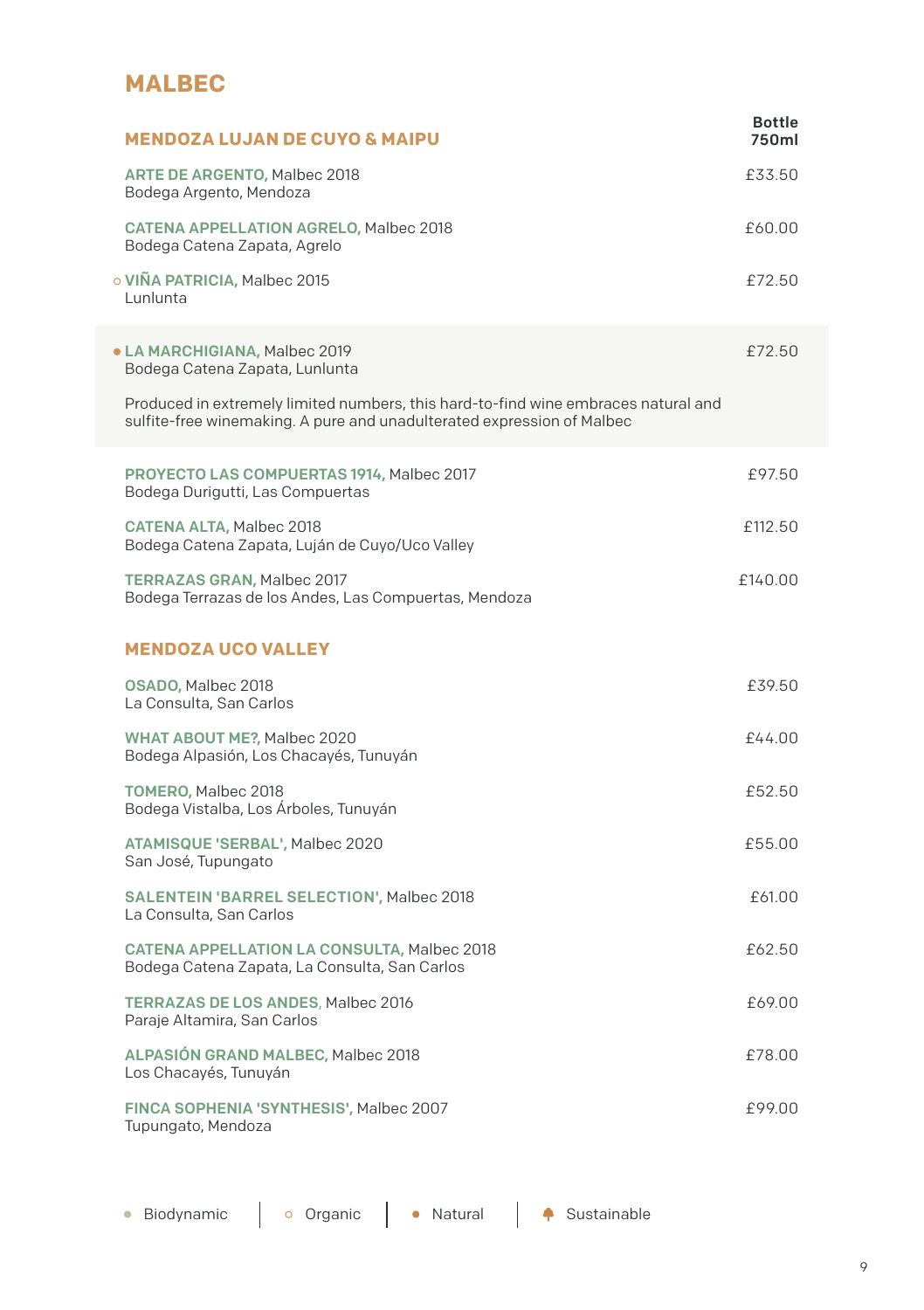ERNESTO CATENA 'SIESTA', Malbec 2017 Vista Flores, Tunuyán

#### MALBEC ARGENTINO, Malbec 2019

La Consulta, Uco Valley/Lunlunta, Luján de Cuyo

This wine was produced by the Catena family with a clear aim; to showcase how Argentine Malbec can stand alongside the very greatest wines in the world. It achieves it's goal - packed with rich red fruits and smooth, subtle tannins, it is a special wine for a special occasion

#### **NORTHERN ARGENTINA & SAN JUAN**

| VALLISTO 'EXTREMO', Malbec 2018<br>Cafayate, Salta                         | £60.00  |
|----------------------------------------------------------------------------|---------|
| PYROS SINGLE VINEYARD, Malbec 2014<br>Bodega Salentein, Pedernal, San Juan | £80.00  |
| <b>SOUTHERN ARGENTINA</b>                                                  |         |
| • A LISA, Malbec 2017<br>Bodega Noemia, Rio Negro, Patagonia               | £98.00  |
| • J ALBERTO, Malbec 2017<br>Bodega Noemia, Rio Negro, Patagonia            | £150.00 |

£82.00

£165.00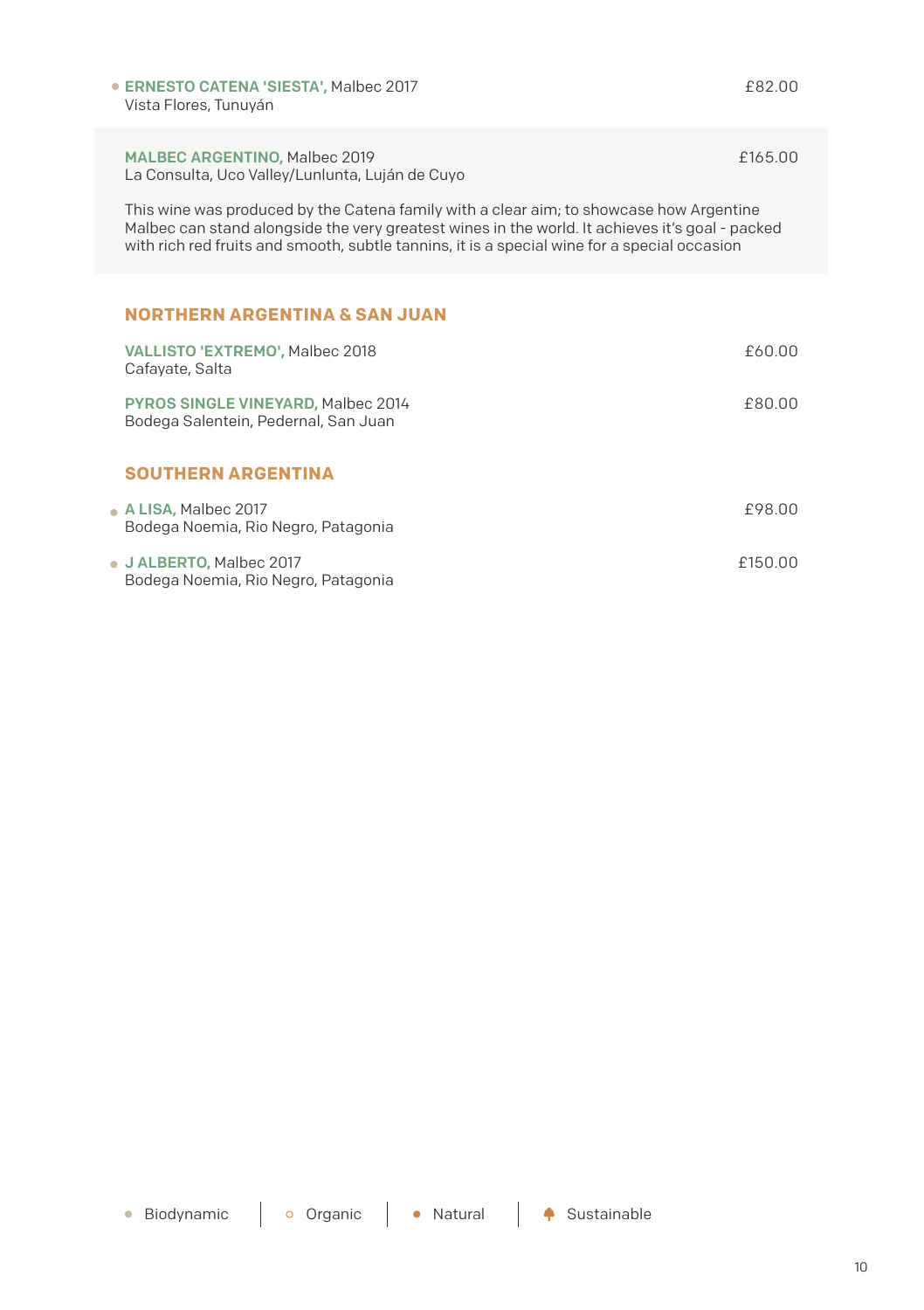|                                                                                                              | Bottle<br>750ml |
|--------------------------------------------------------------------------------------------------------------|-----------------|
| <b>BLENDS</b>                                                                                                |                 |
| LA POSTA, Malbec/Bonarda/Syrah 2018<br>Bodega Catena Zapata, La Consulta/East Mendoza                        | £45.00          |
| VISTALBA 'CORTE C', Malbec/Cab Sauv 2016<br>Bodega Vistalba, Luján de Cuyo, Mendoza                          | £50.00          |
| ALMA NEGRA M BLEND, Malbec/Cab Sauv/Bonarda 2019<br>Bodega Ernesto Catena, Vista Flores, Uco Valley, Mendoza | £56.00          |
| ROSSO DI UCO, Sangiovese/Syrah/Merlot 2018<br>Uco Valley, Mendoza                                            | £60.00          |
| VISTALBA 'CORTE B', Malbec/Bonarda/Cab Sauv 2017<br>Bodega Vistalba, Luján de Cuyo, Mendoz                   | £72.50          |
| NUMINA GRAN CORTE, Malbec/Cab Sauv/Merlot/Cab Franc/Petit Verdot 2016<br>Bodega Salentein, Tunuyán, Mendoza  | £80.00          |
| BRUNETTO, Sangiovese/Syrah/Merlot 2018<br>Uco Valley, Mendoza                                                | £87.50          |
| RIGLOS GRAN CORTE, Malbec/Cab Sauv/Cab Franc<br>Tupungato, Mendoza                                           | £93.50          |
| PYROS 'SPECIAL BLEND', Malbec/Syrah/Cab Sauv 2014<br>Bodega Salentein, Pedernal, San Juan                    | £98.00          |
| VISTALBA CORTE A, Malbec/Bonarda/Cab Sauv 2014<br>Bodega Vistalba, Luján de Cuyo, Mendoza                    | £110.00         |
| TANO, Malbec/Sangiovese/Merlot/Syrah 2018<br>Uco Valley, Mendoza                                             | £105.00         |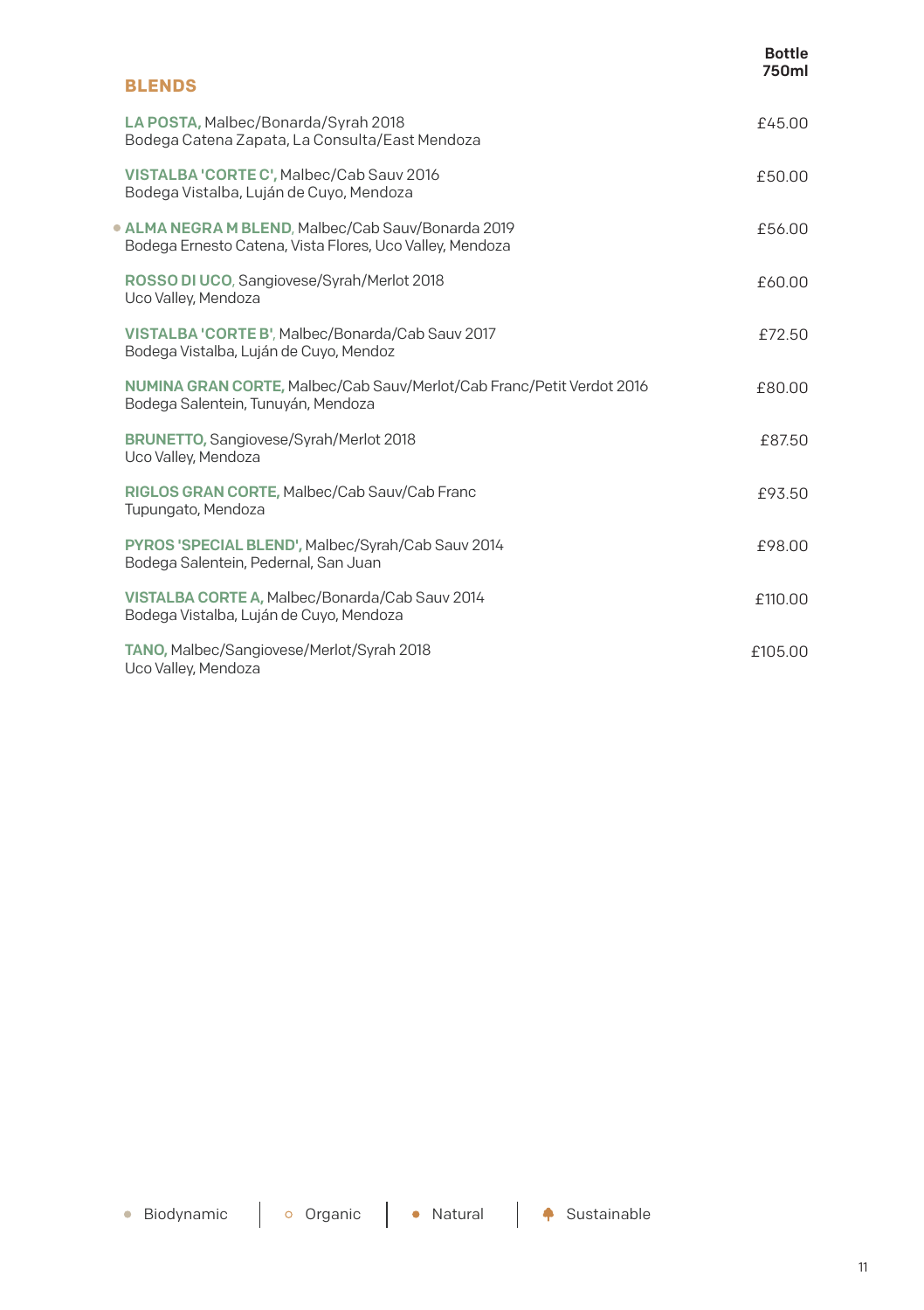#### **WORLD RED**

 $\overline{\mathbb{C}}$ 

 $\ddot{\phantom{1}}$ 

| <b>FRANCE</b>                                                                                           | <b>Bottle</b><br>750ml |
|---------------------------------------------------------------------------------------------------------|------------------------|
| PEZAT BORDEAUX SUPÉRIEUR, Merlot/Cabernet Franc 2016<br>Chateau Teyssier, Bordeaux                      | £52.50                 |
| ST COSME CÔTES DU RHÔNE, Syrah 2020<br>Château de Saint Cosme. Côtes du Rhône                           | £55.00                 |
| BOUCHARD AÎNÉ & FILS, LES ABBESSES, Pinot Noir 2017<br>Côte de Beaune-Villages, Burgundy                | £76.00                 |
| DOMINIQUE GALLOIS GEVREY-CHAMBERTIN, Pinot Noir 2017<br>Domaine Dominique Gallois, Burgundy             | £130.00                |
| <b>SPAIN</b>                                                                                            |                        |
| RITME TINTO VINYES, Carinyena/Garnacha 2018<br>Acústic Celler, Priorat                                  | £69.00                 |
| • PHINCAS VILLAGE ESTATE, Tempranillo 2017<br>Bodegas Bhilar, Rioja                                     | £75.00                 |
| TÁBULA, Tempranillo 2016<br>Bodegas Tábula, Ribera del Duero                                            | £92.50                 |
| CONTINO RESERVA, Tempranillo/Graciano 2014<br>Rioja                                                     | £98.00                 |
| NUMANTHIA, Tinta de Toro 2015<br>Toro, Castilla y León                                                  | £130.00                |
| <b>ITALY</b>                                                                                            |                        |
| FICO GRANDE SANGIOVESE DI ROMAGNA, Sangiovese 2017<br>Poderi dal Nespoli, Emilia Romagna                | £30.00                 |
| O NATURALMENTE BIO PERRICONE TERRE SICILIANE IGT, Perricone 2019<br>Bio Perricone, Naturalmente, Sicily | £49.00                 |
| VALPOLICELLA CLASSICO, Corvina/Rondinella/Corvinone 2019<br>La Dama, Veneto                             | £49.50                 |
| DOLCETTO D'ALBA, Dolcetto 2019<br>Paolo Conterno, Piedmont                                              | £53.00                 |
| ASKOS SUSUMANIELLO SALENTO, Susumaniello 2020<br>Li Veli, Puglia                                        | £75.00                 |
| <b>CHIANTI CLASSICO, Sangiovese/Cabernet Sauvignon 2016</b><br>Vicchiomaggio, Tuscany                   | £76.00                 |
| <b>BAROLO CASTIGLIONE, Nebbiolo 2017</b><br>Vietti, Piedmont                                            | £135.00                |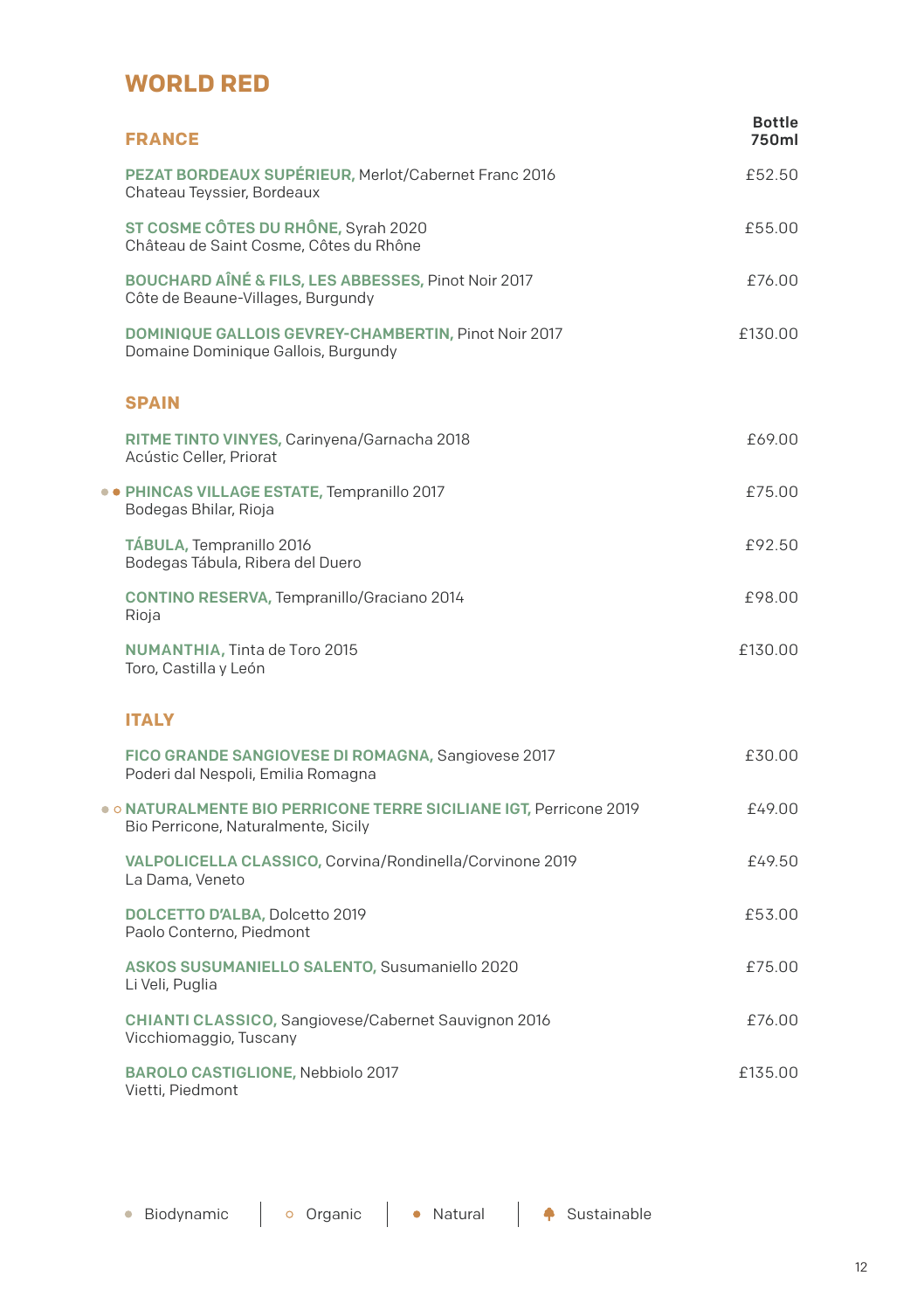|                                                                                          | <b>Bottle</b><br>750ml |
|------------------------------------------------------------------------------------------|------------------------|
| <b>SOUTH AFRICA</b>                                                                      |                        |
| JOURNEY'S END, Cabernet Sauvignon 2016<br>Stellenbosch                                   | £66.00                 |
| KLEINE ZALZE FAMILY RESERVE, Shiraz 2016<br>Stellenbosch                                 | £78.50                 |
| <b>CREATION, Pinot Noir 2020</b><br>Walker Bay                                           | £90.00                 |
| DODDIE'5, Cab Franc/Cab Sauv/Malbec/Merlot/Petit Verdot 2019<br>Scalk Burger, Wellington | £90.00                 |
| 21 GABLES, Pinotage 2017<br>Spier, Stellenbosch                                          | £99.00                 |
| <b>NEW ZEALAND</b>                                                                       |                        |
| SPY VALLEY, Pinot Noir 2019<br>Marlborough                                               | £69.50                 |
| SPY VALLEY ENVOY OUTPOST, Pinot Noir 2016<br>Marlborough                                 | £81.00                 |
| <b>CRAGGY RANGE TE MUNA, Pinot Noir 2017</b><br>Martinborough                            | £93.00                 |
| <b>AUSTRALIA</b>                                                                         |                        |
| <b>STONIER, Pinot Noir 2018</b><br>Mornington Peninsula                                  | £62.00                 |
| ST. HALLETT BLACKWELL, Shiraz 2015<br>Barossa Valley                                     | £91.00                 |
| <b>USA</b>                                                                               |                        |
| THE VELVET DEVIL, Merlot 2019<br>Charles Smith, Washington State                         | £57.00                 |
| MURPHY GOODE LIAR'S DICE, Zinfandel 2015<br>Sonoma                                       | £68.00                 |
| DRY CREEK VINEYARDS, Cabernet Sauvignon 2018<br>Carneros, Napa                           | £91.00                 |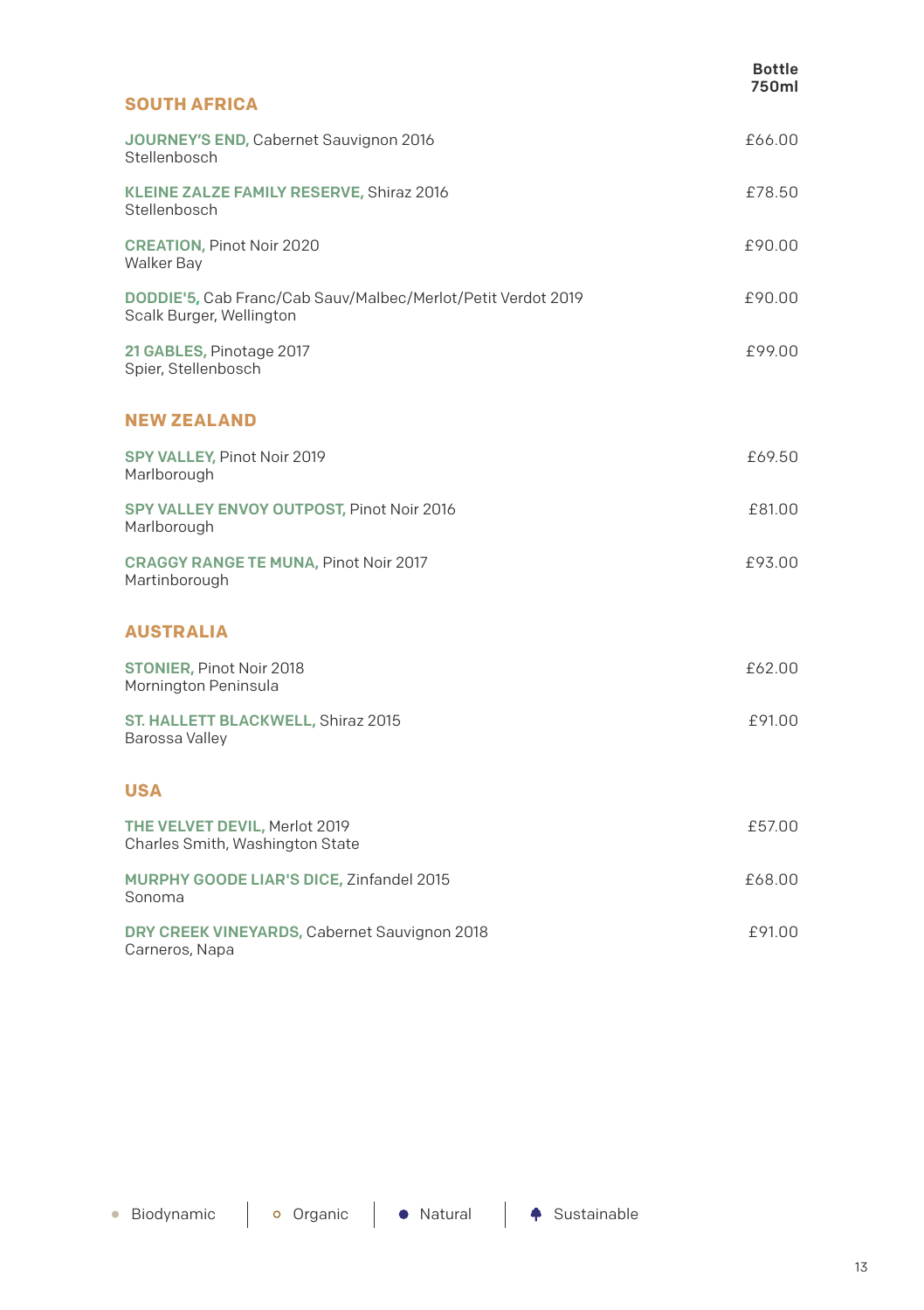### **FINE WINES**

| <b>WHITE WINES</b>                                                                                  | <b>Bottle</b><br>750ml |
|-----------------------------------------------------------------------------------------------------|------------------------|
| CHASSAGNE-MONTRACHET PREMIER CRU, Chardonnay 2018<br>Maison Caroline Lestime, Burgundy, France      | £165.00                |
| WHITE BONES, Chardonnay 2017<br>Catena Zapata, Gualtallary, Uco Valley, Mendoza                     | £160.00                |
| <b>HERMITAGE BLANC CHEVALIER, Marsanne/Roussanne 2015</b><br>Paul Jaboulet Aine, Rhône, France      | £165.00                |
| o BARON DE L, Sauvignon Blanc 2016<br>Domaine de Ladoucette, Pouilly-Fume, Loire, France            | £170.00                |
| ○ CHÂTEAU SMITH HAUT LAFITTE BLANC, Sauvignon Blanc/Sémillon 2015<br>Bordeaux, France               | £255.00                |
| YATTARNA, Chardonnay 2016<br>Penfolds, South Australia                                              | £275.00                |
| <b>RED WINES</b>                                                                                    |                        |
| CARO, Cabernet Sauvignon/Malbec 2016<br>Domaines Barons de Rothschild, Mendoza                      | £120.00                |
| ALUVIONAL 'GUALTALLARY', Malbec 2016<br>Bodega Zuccardi, Gualtallary, Tupungato                     | £135.00                |
| <b>CUVÉE AUX ANTIPODES, Pinot Noir 2016</b><br>Prophet's Rock, Central Otago, New Zealand           | £165.00                |
| NICOLÁS CATENA ZAPATA, Cabernet Sauvignon/Malbec 2016<br>Uco Valley, Mendoza                        | £165.00                |
| CLOS DU MARQUIS, Cab Sauvignon/Merlot/Cab Franc/Petit Verdot 2008<br>Saint-Julien, Bordeaux, France | £165.00                |
| PIEDRA INFINITA, Malbec 2015<br>Bodega Zuccardi, Altamira, San Carlos                               | £210.00                |
| <b>HERMITAGE LA CHAPELLE, Syrah 2006</b><br>Paul Jaboulet Aine, Rhône, France                       | £250.00                |
| CLOS DE LA ROCHE, Pinot Noir 2006<br>Maison Roche de Bellene, Burgundy, France                      | £295.00                |
| <b>CHATEAU PICHON BARON, Cab Sauv/Merlot 2010</b><br>Pauillac, Bordeaux, France                     | £365.00                |
| SASSICAIA, Cab Sauvignon/Cab Franc 2010<br>Tenuta San Guido, Bolgheri Sassicaia, Tuscany, Italy     | £450.00                |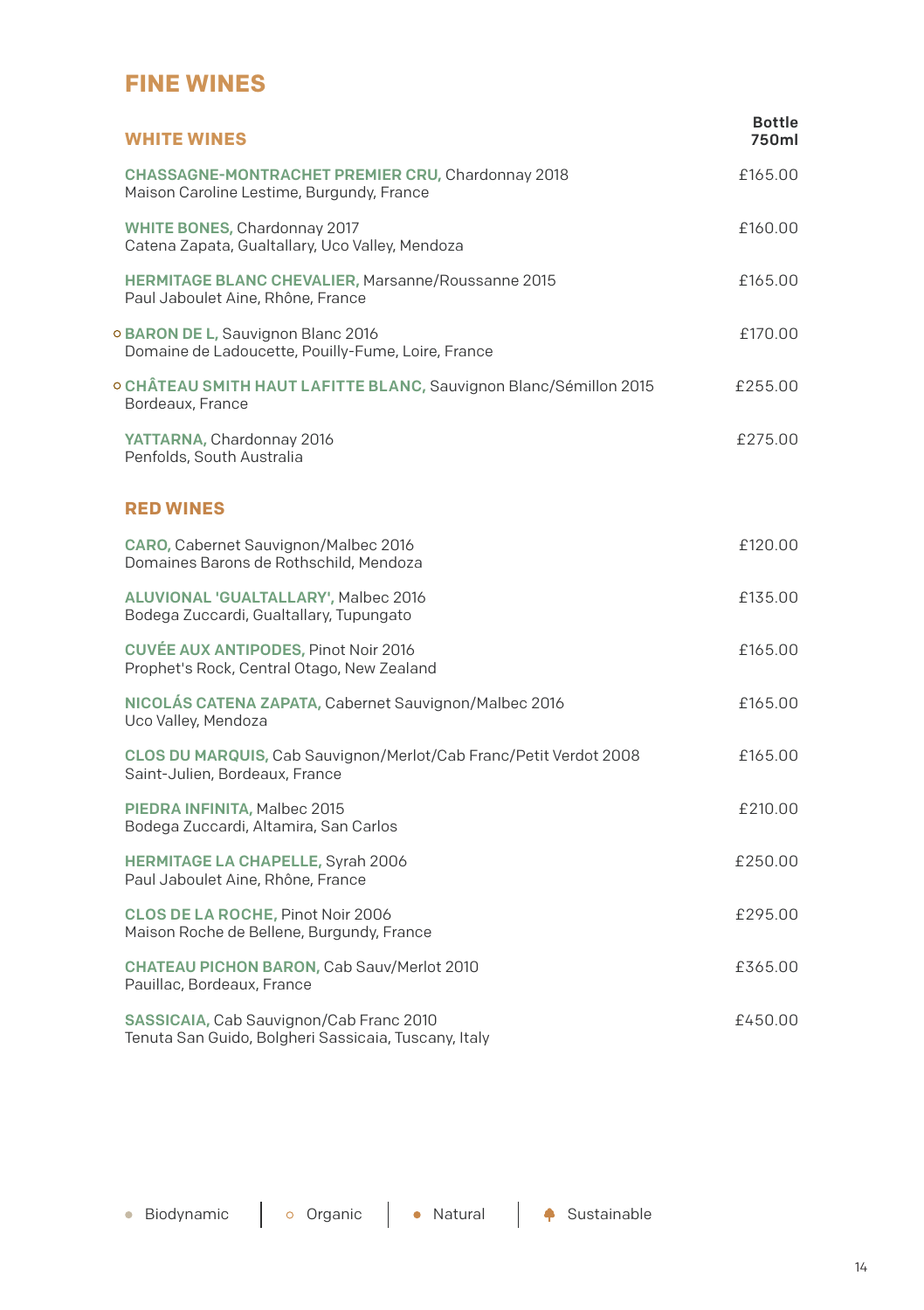#### **DESSERT WINE**

| <b>ARGENTINE</b>                                            | <b>Bottle</b> |
|-------------------------------------------------------------|---------------|
| SAINT FELICIEN DOUX, Sémillon 2012                          | 500ml         |
| Bodega Catena Zapata, Agrelo, Luján de Cuyo, Mendoza        | £52.00        |
| LATE HARVEST SINGLE VINEYARD, Sauvignon Blanc 2015          | 500ml         |
| Bodega Salentein, Tunuyán, Uco Valley, Mendoza              | £60.00        |
| MALAMADO, Malbec 2014                                       | 750ml         |
| Bodega Zuccardi, Maipú, Mendoza                             | £67.00        |
| ANGELICA VINEYARD 'ESSENCE', Malbec 2013                    | 500ml         |
| Bodega Catena Zapata, Luján de Cuyo, Mendoza                | £140.00       |
| <b>WORLD</b>                                                |               |
| ROZÈS LBV, Port 2011                                        | 750ml         |
| Porto, Portugal                                             | £65.00        |
| QUINTA DO VALLADO, 10 Year Old Tawny Port                   | 500ml         |
| Porto, Portugal                                             | £68.00        |
| ROYAL TOKAJI 5 PUTTONYOS, Furmint/Hárslevelű/Muskotály 2016 | 500ml         |
| Karoly Ats, Tokaj, Hungary                                  | £85.00        |
| QUINTA DO VALLADO, 20 Year Old Tawny Port                   | 500ml         |
| Porto, Portugal                                             | £85.00        |
| CHÂTEAU GUIRAUD, Sémillon/Sauvignon Blanc 2010              | 375ml         |
| Sauternes, Bordeaux, France                                 | £105.00       |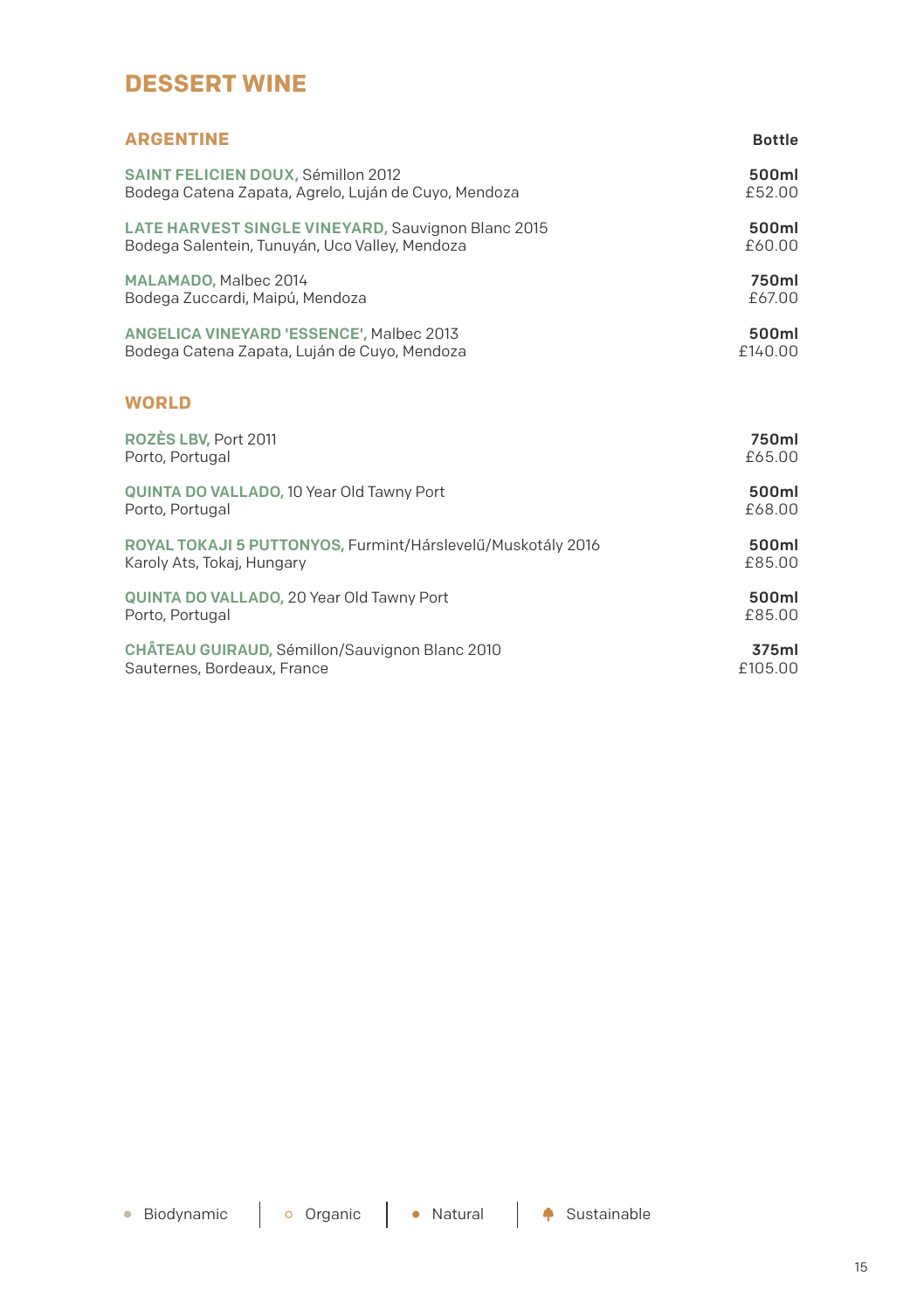### **LARGE FORMAT**

| <b>MAGNUM</b>                                                                             | $1.5$ ltr |
|-------------------------------------------------------------------------------------------|-----------|
| ST COSME CÔTES DU RHÔNE, Syrah 2020<br>Château de Saint Cosme, Côtes-du-Rhône, France     | £89.00    |
| MIRABEAU PURE, Grenache/Syrah/Vermentino 2020<br>Côtes de Provence, France                | £102.00   |
| CHÂTEAU LYONNAT, Merlot 2016<br>Lussac St Émilion, Bordeaux, France                       | £105.00   |
| RIOJA RESERVA, Tempranillo 2014<br>Vivanco, Rioja, Spain                                  | £115.00   |
| VÉRITÉ DU TERROIR, Grenache/Cinsault/Syrah 2019<br>Château la Gordonne, Côtes de Provence | £120.00   |
| CHABLIS DOMAINE JEAN DEFAIX, Chardonnay 2020<br>Jean Defaix, Burgundy, France             | £140.00   |
| ULTIMATE PROVENCE, Grenache/Syrah 2020<br>Cotes de Provence                               | £140.00   |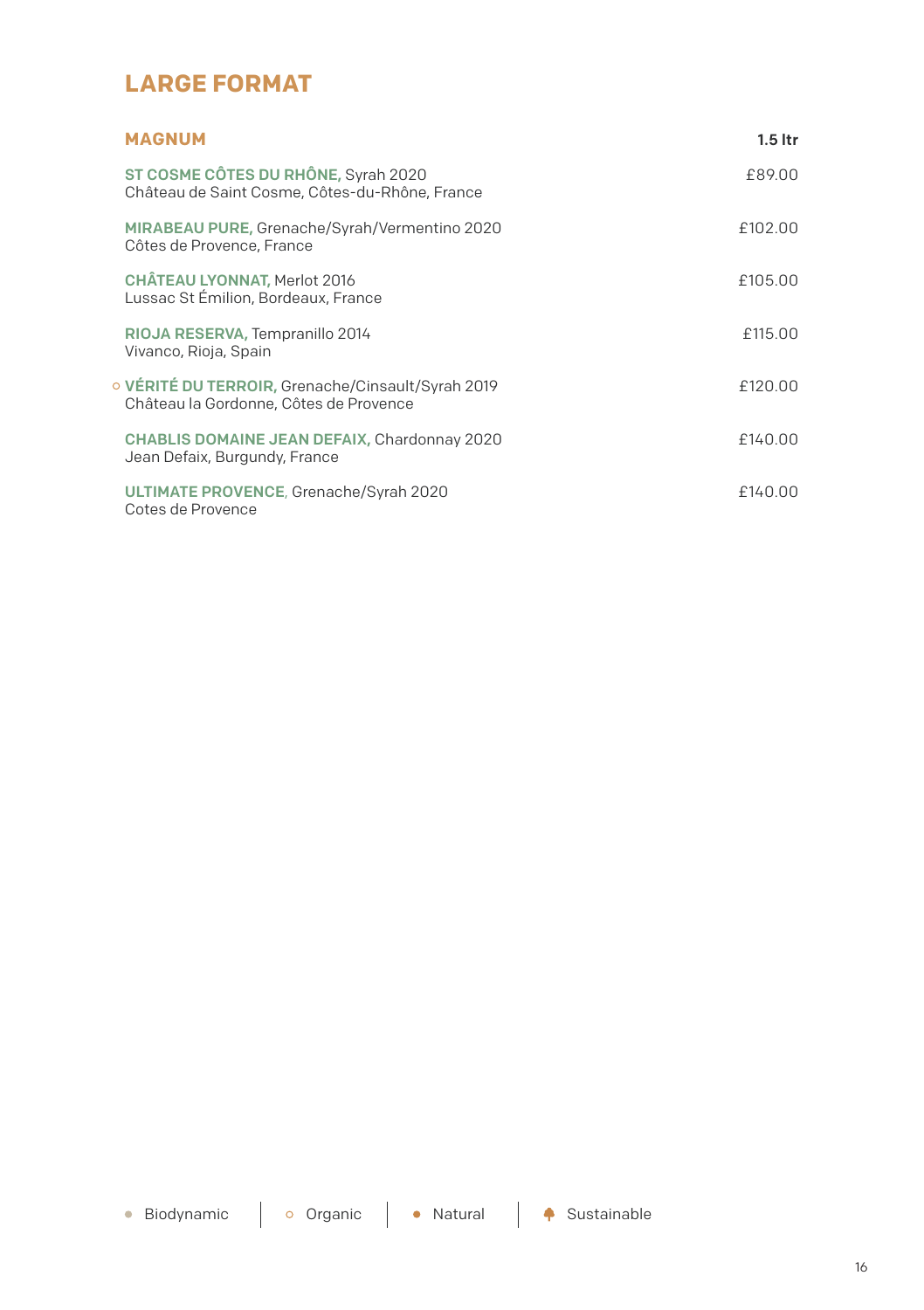### **BY THE GLASS**

| <b>WHITE</b>                                                                                              | Glass<br>175ml | Carafe<br>500ml |
|-----------------------------------------------------------------------------------------------------------|----------------|-----------------|
| ARTE DE ARGENTO, Chardonnay 2019<br>Bodega Argento, Mendoza                                               | £9.00          | £25.00          |
| PASARISA, Torrontés 2018<br>Altaland, Salta                                                               | £11.50         | £30.00          |
| WHAT ABOUT ME?, Sauvignon Blanc 2019<br>Bodega Alpasión, Tunuyán, Uco Valley, Mendoza                     | £12.00         | £32.00          |
| SALENTEIN 'BARREL SELECTION', Chardonnay 2019<br>San Pablo, Uco Valley, Mendoza                           | £14.00         | £38.50          |
| <b>CREATION, Viognier 2020</b><br>Walker Bay, South Africa                                                | £16.50         | £44.50          |
| <b>CRAGGY RANGE TE MUNA, Sauvignon Blanc 2020</b><br>Martinborough, New Zealand                           | £17.00         | £46.00          |
| ROSÉ                                                                                                      |                |                 |
| ARTE DE ARGENTO, Syrah/Malbec 2020<br>Bodega Argento, Agrelo/Maipú, Mendoza                               | £9.00          | £25.00          |
| LES GRAVIÈRES, Greanche/Syrah 2018<br>Chateau Gordonne, Côtes de Provence                                 | £13.00         | £34.00          |
| RED                                                                                                       |                |                 |
| <b>ARTE DE ARGENTO, Malbec 2019</b><br>Bodega Argento, Mendoza                                            | £9.00          | £25.00          |
| . NATURALMENTE BIO PERRICONE TERRE SICILIANE, Perricone 2019<br><b>IGP Sicily</b>                         | £12.50         | £33.00          |
| o CATENA APPELLATION LA CONSULTA, Malbec 2018<br>Bodega Catena Zapata, La Consulta, Uco Valley, Mendoza   | £16.00         | £42.00          |
| SPY VALLEY, Pinot Noir<br>Marlborough, New Zealand                                                        | £17.50         | £46.50          |
| DV CATENA 'HISTORICO', Cabernet Sauvignon 2018<br>Bodega Catena Zapata, Luján de Cuyo/Uco Valley, Mendoza | £15.00         | £41.50          |
| JOURNEY'S END, Cabernet Sauvignon 2016<br>Stellenbosch, South Africa                                      | £16.50         | £44.50          |
| <b>TERRAZAS DE LOS ANDES, Malbec 2017</b><br>Paraje Altamira, Uco Valley, Mendoza                         | £17.50         | £46.00          |
| O VIÑA PATRICIA, Malbec 2015 Vintage<br>Lunlunta, Luján de Cuyo, Mendoza                                  | £18.00         | £48.50          |
| CHIANTI CLASSICO, Sangiovese/Cab Sauvignon 2016<br>Vicchiomaggio, Tuscany, Italy                          | £19.00         | £51.00          |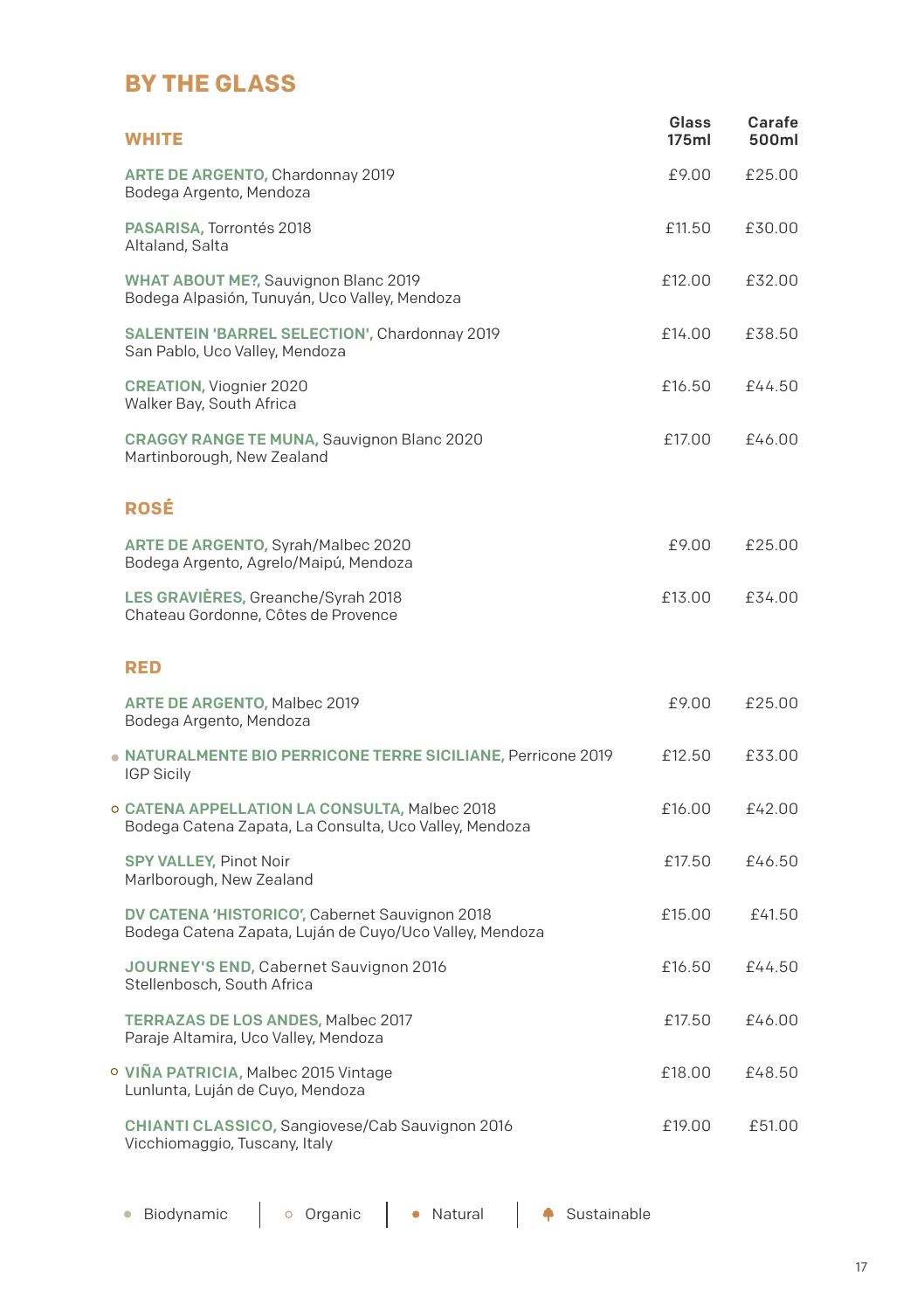## **CORAVIN**

The use of Coravin technology allows us to offer these remarkable examples of winemaking by the glass

| <b>WHITE</b>                                                                                      | Glass<br>125ml | Glass<br>175ml |
|---------------------------------------------------------------------------------------------------|----------------|----------------|
| EL ENEMIGO, Sémillon 2017<br>Agrelo, Luján de Cuyo, Mendoza                                       | £10.50         | £16.00         |
| <b>MONTE CARBONARE SOAVE, Garganega 2019</b><br>Suavia, Veneto, Italy                             | £12.50         | £17.00         |
| CHABLIS 1ER CRU, Chardonnay 2018<br>Vosgros Domaine Gilbert, Picg et Fils, Burgundy, France       | £15.50         | £22.00         |
| WHITE BONES, Chardonnay Vintage 2016<br>Catena Zapata, Gualtallary, Uco Valley, Mendoza           | £27.50         | £38.50         |
| <b>RED</b>                                                                                        |                |                |
| KLEINE ZALZE FAMILY RESERVE, Shiraz 2016<br>Stellenbosch, South Africa                            | £14.00         | £19.50         |
| SINGLE VINEYARD 'LOS JABALIES', Pinot Noir 2015<br>Bodega Salentein, Tunuyán, Uco Valley, Mendoza | £14.50         | £20.50         |
| TÁBULA, Tempranillo 2016<br>Bodegas Tábula, Ribera del Duero, Spain                               | £15.00         | £22.00         |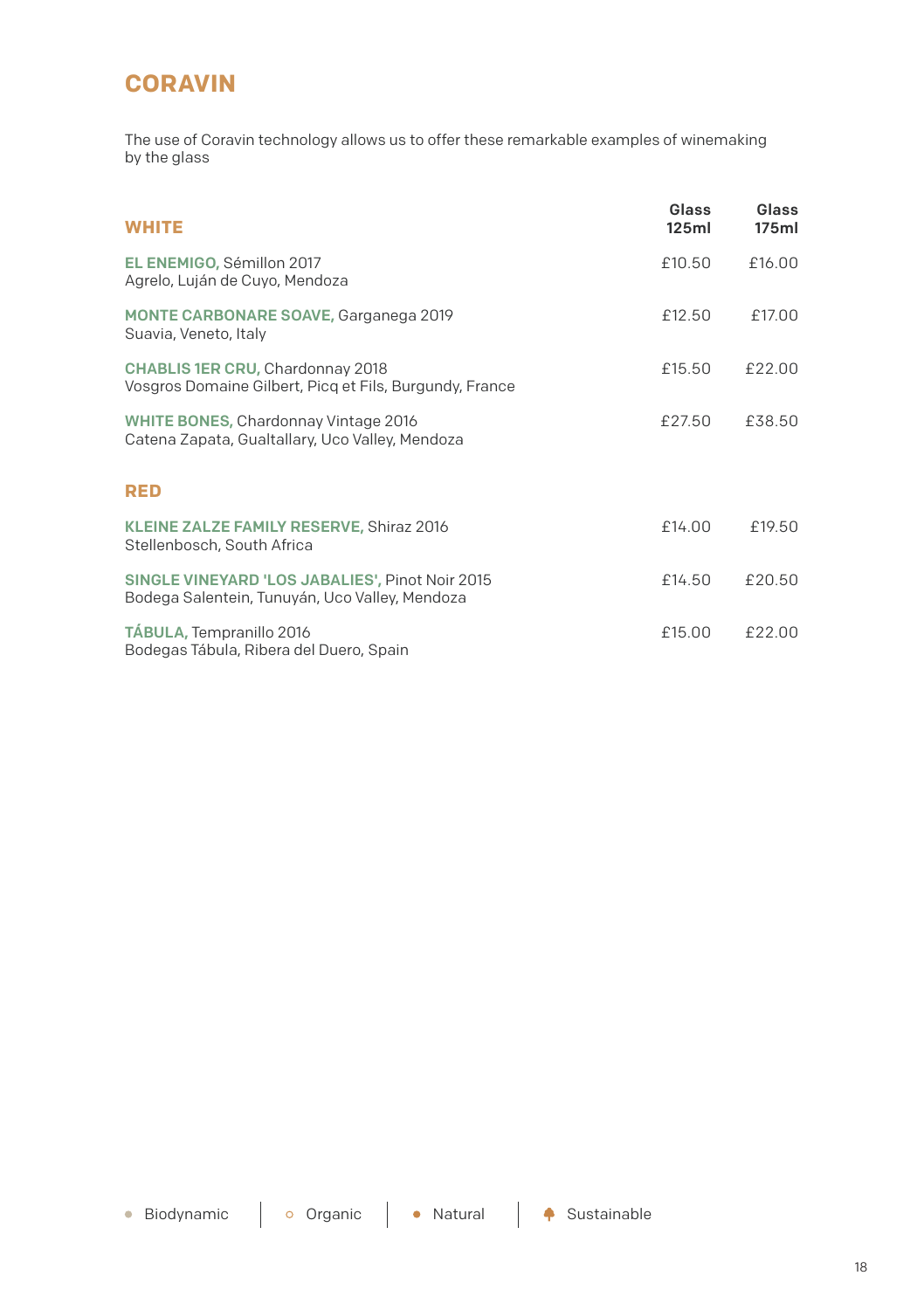### **BY THE GLASS**

| <b>DESSERT</b>                                                                             | Glass<br>75ml             |
|--------------------------------------------------------------------------------------------|---------------------------|
| SAINT FELICIEN DOUX, Sémillon 2012<br>Bodega Catena Zapata, Agrelo, Luján de Cuyo, Mendoza | £7.00                     |
| <b>SALENTEIN LATE HARVEST SV, Sauvignon Blanc 2015</b><br>Tunuyán, Uco Valley, Mendoza     | f750                      |
| ROYAL TOKAJI 5 PUTTONYOS, Furmint/Harslevelu/Mustotaly 2016<br>Karoly Ats, Tokaj, Hungary  | £12.00                    |
| CHÂTEAU GUIRAUD, Sémillon/Sauvignon Blanc 2010<br>Sauternes, Bourdeaux, France             | £20.00                    |
| <b>FORTIFIED</b>                                                                           | Glass<br>50 <sub>ml</sub> |
| MALAMADO, Malbec 2014<br>Bodega Zuccardi, Maipú, Mendoza                                   | £7.00                     |
| ROZES LBV, Port 2011<br>Porto, Portugal                                                    | f700                      |
| QUINTA DO VALLADO, 20 Year Old Tawny Port<br>Porto, Portugal                               | £9.00                     |